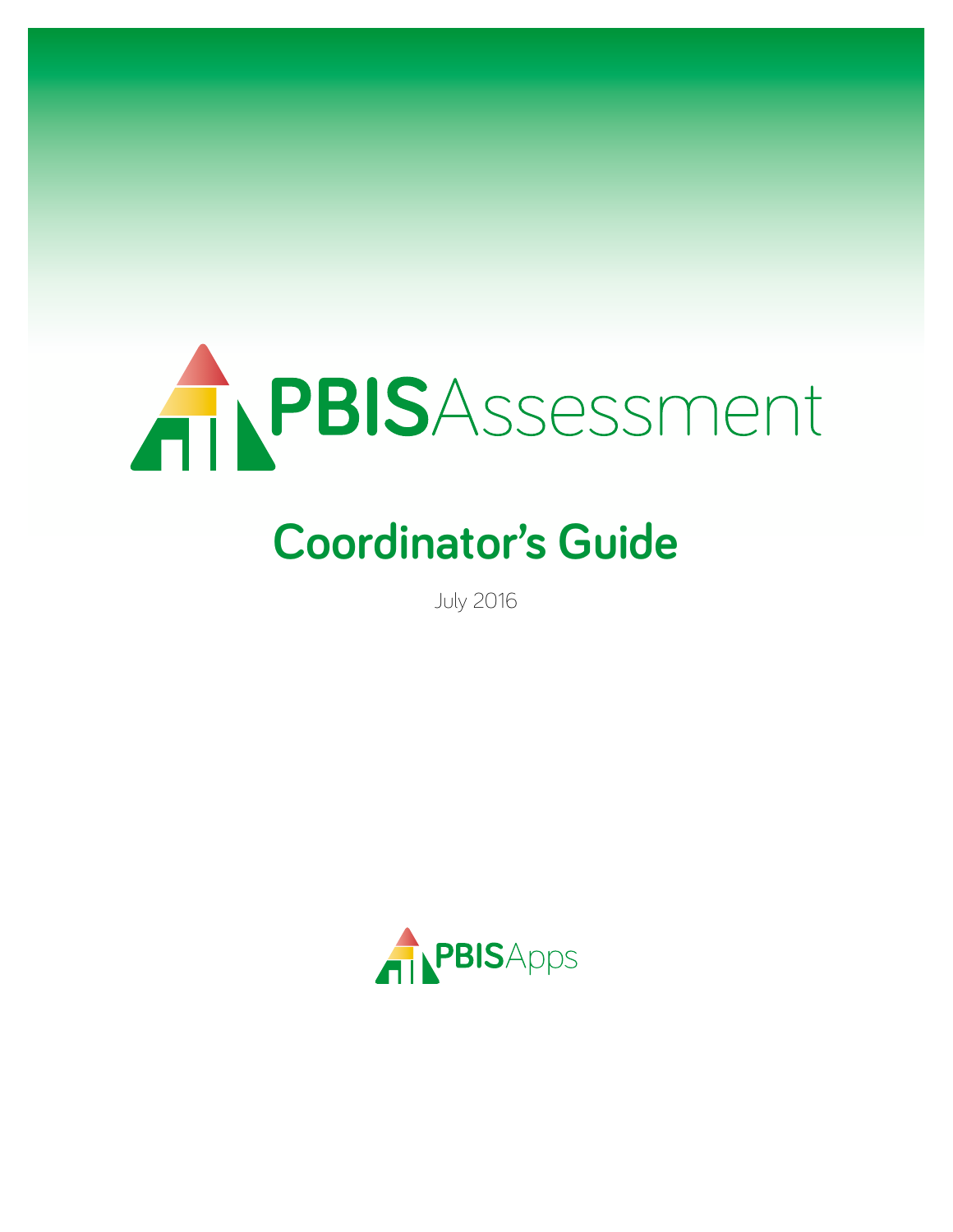

### **Table of Contents**

| Who Should Use this Guide? 2                                      |  |
|-------------------------------------------------------------------|--|
|                                                                   |  |
| What is PBIS Assessment? 2                                        |  |
|                                                                   |  |
|                                                                   |  |
| Surveys $\ldots \ldots \ldots \ldots \ldots \ldots \ldots \ldots$ |  |
| Benchmarks for Advanced Tiers (BAT) 3                             |  |
|                                                                   |  |
| How Do You Take the BAT? 3                                        |  |
| When Do You Take the BAT? 3                                       |  |
|                                                                   |  |
| Benchmarks of Quality (BoQ). 4                                    |  |
|                                                                   |  |
| How Do You Take the BoQ?. 5                                       |  |
| When Do You Take the BoQ? 5                                       |  |
|                                                                   |  |
| Early Childhood Benchmarks of Quality (ECBoQ) 5                   |  |
| Who Uses the ECBoQ? 6                                             |  |
| How Do you Take the ECBoQ? 6                                      |  |
| When Do You Take the ECBoQ? 6                                     |  |
|                                                                   |  |
| Individual Student Systems Evaluation Tool (ISSET). . 6           |  |
|                                                                   |  |
| How Do You Take the ISSET?. 7                                     |  |
| When Do You Take the ISSET?7                                      |  |
|                                                                   |  |
| Monitoring Advanced Tiers Tool (MATT) 8                           |  |
|                                                                   |  |
| How Do You Take the MATT?. 8                                      |  |
| When Do You Take the MATT? 8                                      |  |
|                                                                   |  |
| School Climate Survey 9                                           |  |
| Who Uses the School Climate Survey?9                              |  |
| How Do You Take the School Climate Survey? 9                      |  |
| When Do You Take the School Climate Survey Suite? 10              |  |
|                                                                   |  |

| The School Safety Survey (SSS). 11                   |  |
|------------------------------------------------------|--|
|                                                      |  |
| How Do You Take the SSS?. 11                         |  |
| When Do You Take the SSS? 11                         |  |
|                                                      |  |
|                                                      |  |
| School-Wide Evaluation Tool (SET) 12                 |  |
|                                                      |  |
| How Do You Take the SET? 12                          |  |
| When Do You Take the SET? 13                         |  |
|                                                      |  |
| School-wide PBIS Tiered Fidelity Inventory (TFI). 13 |  |
|                                                      |  |
| How Do You Take the TFI? 14                          |  |
| When Do You Take the TFI?. 14                        |  |
|                                                      |  |
| The Self-Assessment Survey (SAS) 15                  |  |
|                                                      |  |
| How Do You Take the SAS?. 15                         |  |
| When Do You Take the SAS? 16                         |  |
|                                                      |  |
| Team Implementation Checklist (TIC). 17              |  |
|                                                      |  |
| When Do You Take the TIC? 17                         |  |
|                                                      |  |
|                                                      |  |
| Evaluation Planning 18                               |  |
| Example District Evaluation Plans 19                 |  |
| District A: New TFI Adoption 19                      |  |

District B: Sustaining Implementation . . . . . . . . . 20 District C: Struggling with Implementation . . . . . . 21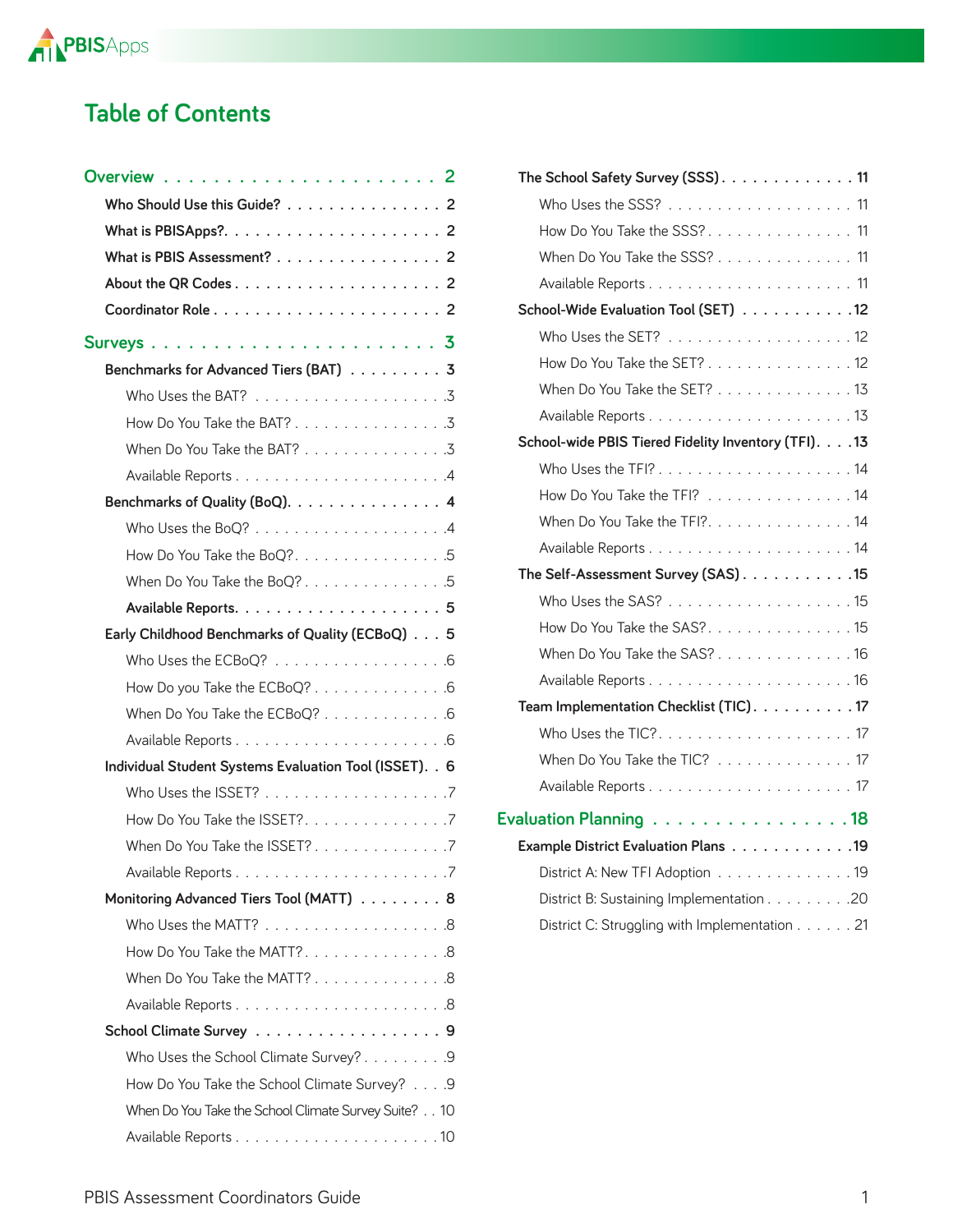

### **Overview**

#### Who Should Use this Guide?

The purpose of the PBIS Assessment Coordinator Guide is to provide PBIS Assessment coordinators a reference for coaching and supporting schools using the surveys available in PBIS Assessment. This guide provides an overview of each survey as well as information about how the surveys are scored in the application. Much of the information found in this manual is also available online at [www.pbisapps.org.](http://www.pbisapps.org)

#### What is PBISApps?

PBISApps is a not-for-profit group, developed and operated by Educational and Community Supports (ECS), a research unit at the University of Oregon. The PBISApps team manages a series of educational tools related to the implementation of multi-tiered systems of support (MTSS). These tools include the School-Wide Information System (SWIS) Suite, PBIS Assessment, and PBIS Evaluation. These applications have been implemented in more than 25,000 schools in the US and abroad. PBISApps has been making schools safer and more productive places for over 10 years by empowering educators to make data-based decisions as problems emerge.

#### What is PBIS Assessment?

PBIS Assessment is a web-based application designed to assist in high-fidelity, sustained implementation of school-wide positive behavioral interventions and supports (SWPBIS). A major feature of SWPBIS is the commitment to ongoing assessment of implementation. PBIS Assessment provides surveys for teams to take as they examine their level of SWPBIS adoption and guides them through the process for improving implementation to benefit students, families, and the overall school culture. Surveys are completed online with reports available after a survey is submitted.

PBIS Assessment improves the efficiency and accuracy with which surveys can be used to complete four purposes:

- **1.** Initial assessment of discipline practices to determine how SWPBIS should be adopted
- **2.** Implementation assessment of the fidelity with which schools use SWPBIS procedures
- **3.** Sustained assessment of SWPBIS implementation at all three tiers to promote ongoing use of core SWPBIS features
- **4.** Assist in designing action plans to improve implementation fidelity.

#### About the QR Codes

The QR codes in this manual direct you to video tutorials or additional content as supplements to the written instructions. To use the QR codes, you need a smartphone or tablet with internet access and software that can read and interpret the codes.

There are many free QR code reader apps found in your device's app store – for example, the

Apple App Store for iOS, Google Play for Android, or Windows Phone Store for Windows Phone. To download an app, search "QR code reader" in the app store on your device and download.



*An example of a QR code.*

All videos can be found on our website [www.pbisapps.org by](http://www.pbisapps.org) navigating to Resources > Video Tutorials in the main navigation.

#### **Coordinator Role**

Each school subscribed to PBIS Assessment starts by connecting with a local PBIS Assessment coordinator. The coordinator sets up users and enables schools to take any number of surveys offered through PBIS Assessment.

In this role, coordinators agree to:

- Assist schools/districts/states to develop an evaluation plan for assessing the fidelity of PBIS implementation
- Schedule times for schools to conduct surveys.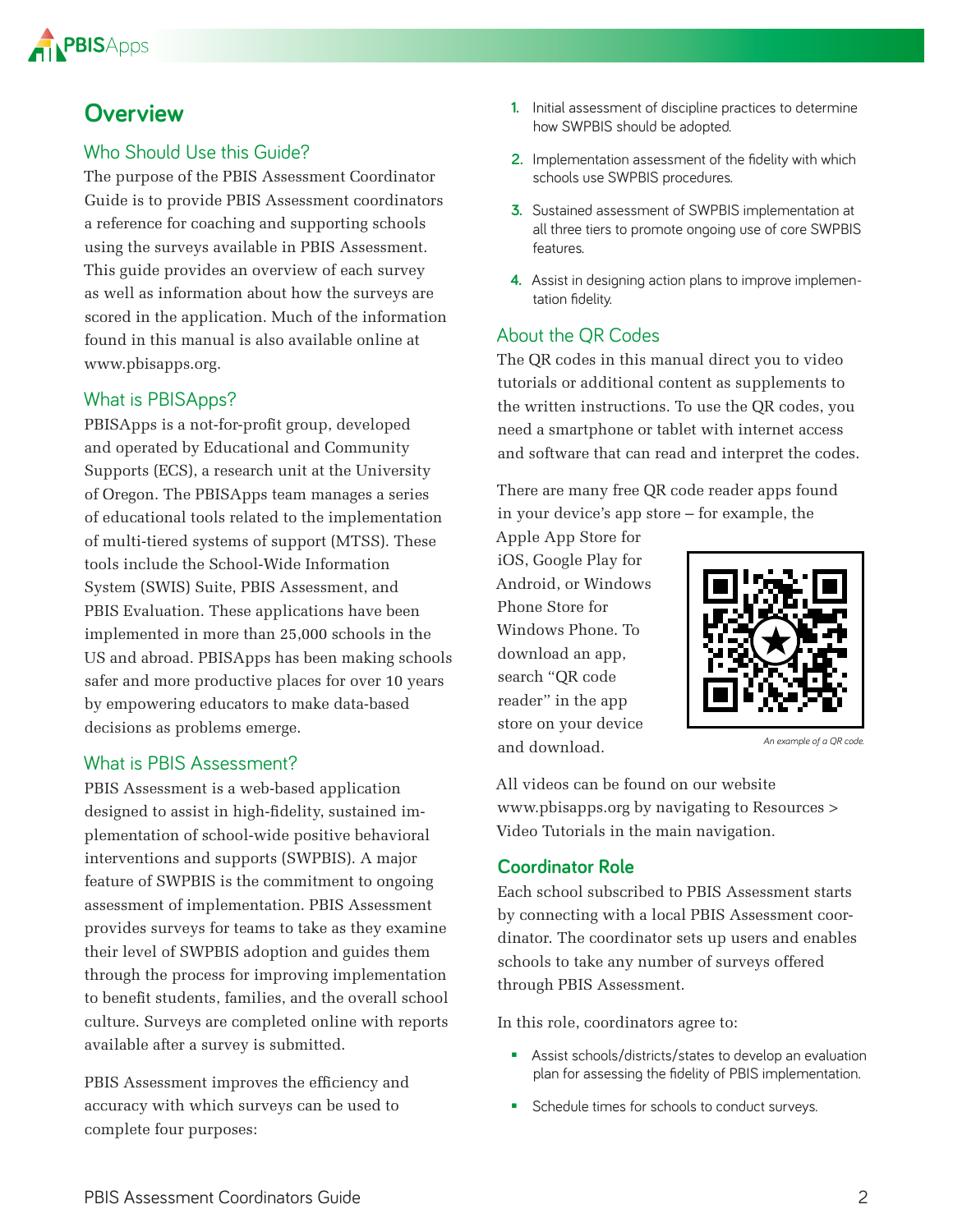

- **Enter survey data for the SET and ISSET.**
- Train school personnel how to enter survey data
- **EXECOACH** School teams how to use data from PBIS Assessment for decision making and action planning.

A coordinator's responsibilities may overlap with those of an external SWPBIS coach. It is important to clearly identify the distribution of tasks to ensure each school has both the coaching and coordination support needed to use PBIS Assessment most effectively.

#### **HERE'S A TIP**



If there is no coordinator located near your school, we encourage you to identify someone within your district to become a coordinator Complete the Local Coordinator

Information Form and submit the form to accounts@pbisassessment.org.

### **Surveys**

The surveys available on PBIS Assessment measure a specific aspect of a school's MTSS implementation. The following provides information about each survey and how to incorporate it into the school's local evaluation plan.

#### Benchmarks for Advanced Tiers (BAT)

The BAT allows school teams to self-assess the implementation status of Tier II and Tier III behavior support systems within their school.

The BAT is designed to answer three questions:

- **Are the organizational elements (Foundations) in place** for implementing Tier II and Tier III behavior support practices?
- Is a Tier II support system in place?
- Is a Tier III support system in place?

The results of the BAT guide action plan development helping teams define what specific steps will be taken to promote sustainability and improve implementation of Tier II and Tier III supports.

#### **BAT QUICK FACTS**

**What:** Annual assessment of Tiers II and III support systems **When:** Annually

**Benchmark:** 80% on

Who: Team and exter-Total Score

> **Reports:** Total, Subscale, Items

**How:** Score 56 items across 10 subscales, using a 0-2 scoring scale

nal coach consensus

#### **Who Uses the BAT?**

Teams who consistently scored 80% or higher on the Monitoring Advanced Tiers Tool (MATT) when assessing their Tiers II and III implementation may consider moving to the annual BAT survey. Coordinators and school teams involved with Tier II and Tier III support complete this survey together and enter the results into PBIS Assessment.

#### **How Do You Take the BAT?**

The teams involved with Tier II and Tier III supports along with their external coach take the BAT during a team meeting. As a group, they review each item, reach consensus on a score, and enter the score into PBIS Assessment. Each question is scored using a  $0-2$  scale  $(0 = Not$  Yet Started,  $1$  = Partially in Place,  $2$  = Fully in Place). The results of the BAT help when developing an action plan for improving Tier II and III implementation and to identify next steps in the implementation process. Teams can track total, subscale, and item scores from year to year.

#### **When Do You Take the BAT?**

The BAT is taken annually after a team has been trained in Tier II and Tier III supports and has consistently reached benchmark scores for the MATT.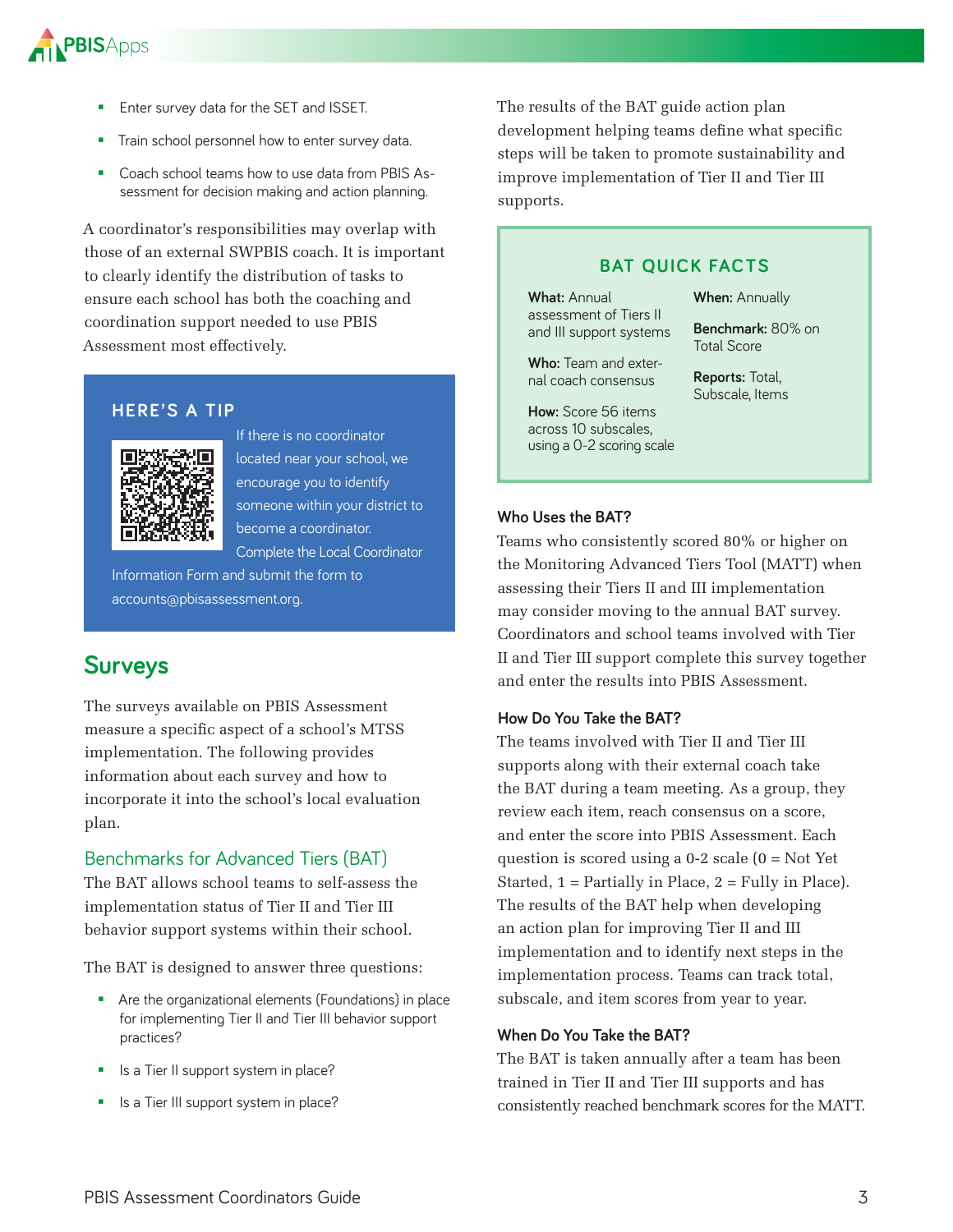

#### **Available Reports**

The BAT provides three reports within PBIS Assessment: Total Score, subscale, and Items. The option to download the information is also available.

#### *Total Score Report*

The Total Score is the summary score for each of the following three scales:

- **Foundations**
- Tier II Interventions
- Tier III Interventions

Summary scores are calculated by taking the sum of all the responses in each scale and dividing by the total number of points possible in each scale. Schools implementing with fidelity will meet at least 80% for Foundations, Tier II, and Tier III.

#### *Subscale Report*

The subscale Report displays the points achieved within each subscale. The subscale scores are calculated by taking the sum of all the responses in each subscale and dividing by the total number of points possible in each subscale.

#### *Items Report*

The Items report provides each of the BAT item scores the respondent submitted.

#### *Report Breakdown*

The items associated with each subscale and the subscales associated with each scale of the BAT are as follows:

| <b>Scale</b> | <b>Subscale</b>                              | <b>Items</b> |
|--------------|----------------------------------------------|--------------|
| Foundations  | Implementation of SWPBIS<br>(Tier I)         | $1 - 3$      |
|              | <b>Faculty Commitment</b><br>$(Tier II-III)$ | $4 - 6$      |
|              | Student Identification<br>(Tier II-III)      | $7 - 10$     |
|              | Monitoring and Evaluation<br>(Tier II-III)   | $11 - 12$    |

| <b>Scale</b>      | <b>Subscale</b>                                      | ltems     |
|-------------------|------------------------------------------------------|-----------|
| Tier <sub>2</sub> | Targeted Support Systems<br>(Tier II)                | $13 - 17$ |
|                   | Implementation<br>(Main Tier II Strategy)            | $18 - 27$ |
|                   | Monitoring and Evaluation<br>(Main Tier II Strategy) | $28 - 31$ |
| Tier 3            | Intensive Support Systems<br>(Tier III)              | $32 - 43$ |
|                   | Assessment and Plan<br>Development (Tier III)        | $44 - 53$ |
|                   | Monitoring and Evaluation<br>(Tier III)              | 54-56     |

#### Benchmarks of Quality (BoQ)

The BoQ is an annual assessment school teams use to identify scales of success and scales for improvement in Tier I SWPBIS implementation.

The BoQ allows school teams to:

- **Examine their Tier I implementation fidelity**
- Document whether the Tier I implementation has been effective
- **IDENTIFY** strengths and weaknesses in the Tier I implementation

#### **BOQ QUICK FACTS**

| <b>What:</b> Annual self-<br>assessment of Tier I | <b>When: Annually</b>                     |
|---------------------------------------------------|-------------------------------------------|
| support systems                                   | Benchmark: 70% on<br><b>Total Score</b>   |
| <b>Who:</b> Team and                              |                                           |
| external coach consensus                          | <b>Reports: Total,</b><br>Subscale, Items |
| <b>How:</b> Score 53 items                        |                                           |
| across 10 subscales.                              |                                           |
| using a scoring scale<br>ranging from 0-3         |                                           |

#### **Who Uses the BoQ?**

Teams who consistently scored 80% or higher on the Team Implementation Checklist (TIC) when assessing their Tier I implementation may consider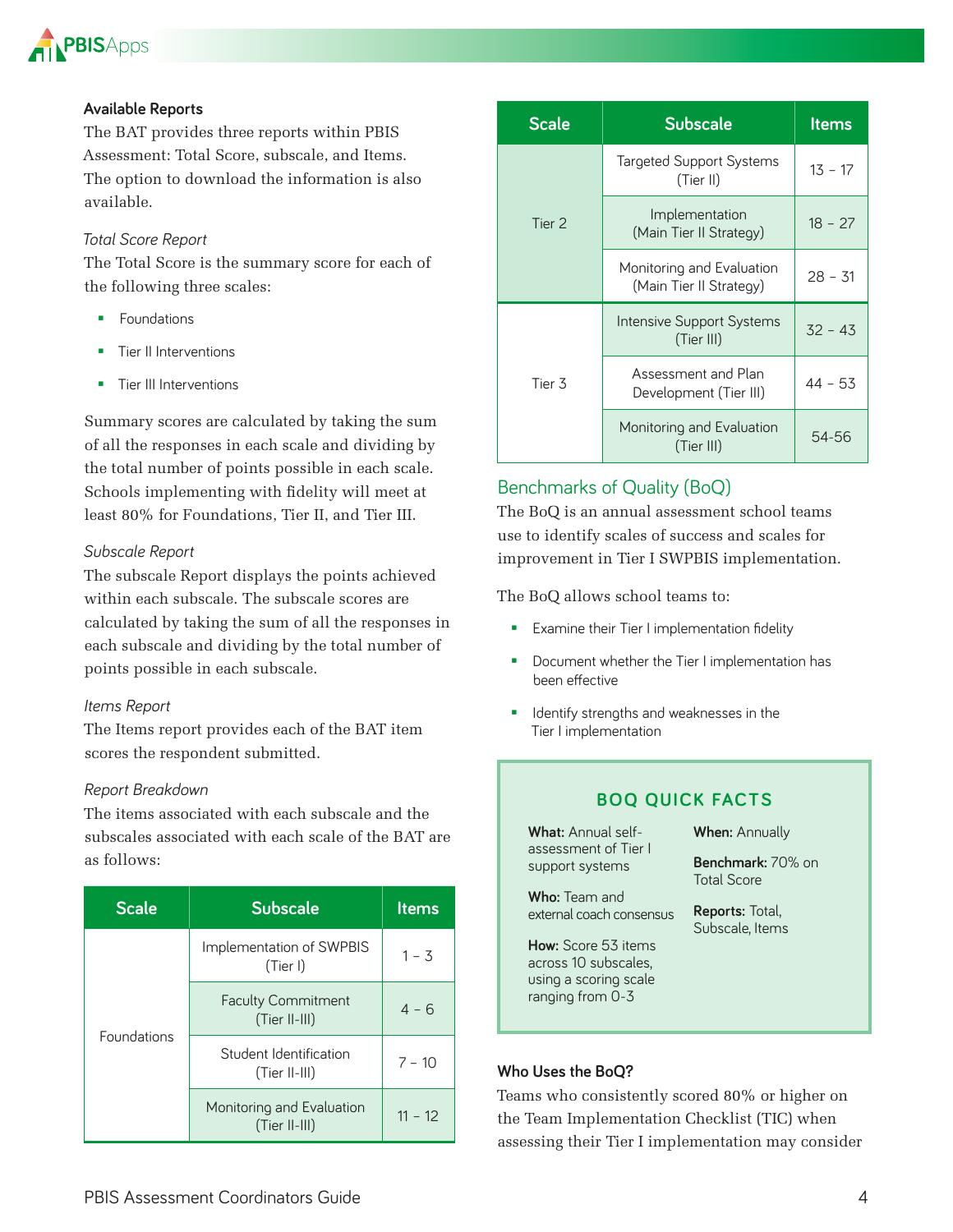

moving to the annual BoQ survey. Coordinators and school teams involved with Tier I support complete this survey together and enter the results into PBIS Assessment.

#### **How Do You Take the BoQ?**

The teams involved with Tier I support along with their external coach complete the BoQ during a team meeting. As a group, they review each item, reach consensus on a score, and enter the score into PBIS Assessment. The BoQ includes 53 items scored using scales ranging from 0-3. The results of the BoQ help when developing an action plan for improving Tier I implementation and to identify next steps in the implementation process. Teams can track total, subscale, and item scores from year to year.

#### **When Do You Take the BoQ?**

The BoQ is taken annually after a team has been trained in Tier I supports and has consistently reached benchmark scores for the TIC.

#### **Available Reports**

The BoQ provides three reports within PBIS Assessment: Total Score, subscale, and Items. The option to download the information is also available.

#### *Total Score*

The total score is the percentage of points received within each subscale out of a total number of possible points. The BoQ total score is calculated by taking the sum of all the responses and dividing by the total number points possible. Schools implementing with fidelity will meet a total score of at least 70%.

#### *Subscale*

The subscale report displays the points achieved within each subscale. The subscale scores are calculated by taking the sum of all the responses in each subscale and dividing by the total number of points possible in each subscale.

#### *Items*

The Items report provides each of the BoQ item scores the respondent submitted.

#### *Report Breakdown*

The items associated with each subscale of the BoQ are:

| <b>Subscale</b>           | <b>Items</b> |
|---------------------------|--------------|
| <b>PBIS Team</b>          | $1 - 3$      |
| <b>Faculty Commitment</b> | $4 - 6$      |
| Discipline Procedures     | $7 - 12$     |
| Data Entry & Analysis     | $13 - 16$    |
| Expectations              | $17 - 21$    |
| Recognition               | $22 - 28$    |
| Teaching                  | $29 - 34$    |
| Implementation Plan       | $35 - 41$    |
| Classroom Systems         | $42 - 48$    |
| Evaluation                | $49 - 53$    |

#### Early Childhood Benchmarks of Quality (ECBoQ)

The ECBoQ is an annual assessment school teams use to identify scales of success and scales for improvement in Tier I SWPBIS implementation for their early childhood setting.

The Early Childhood Benchmarks of Quality (ECBoQ) allows school teams to:

- **Examine their Tier I implementation fidelity**
- Document whether the Tier I implementation has been effective
- **IDENTIFY Strengths and weaknesses in the** Tier I implementation

#### **ECBoQ QUICK FACTS**

**What:** Annual assessment of Tier I support systems for the early childhood setting

**Who:** Team and external coach consensus

**How:** Score 47 items across 9 subscales, using a 0-2 scoring scale

**When:** Annually

**Benchmark:** 80% on Total Score

**Reports:** Total, Subscale, Items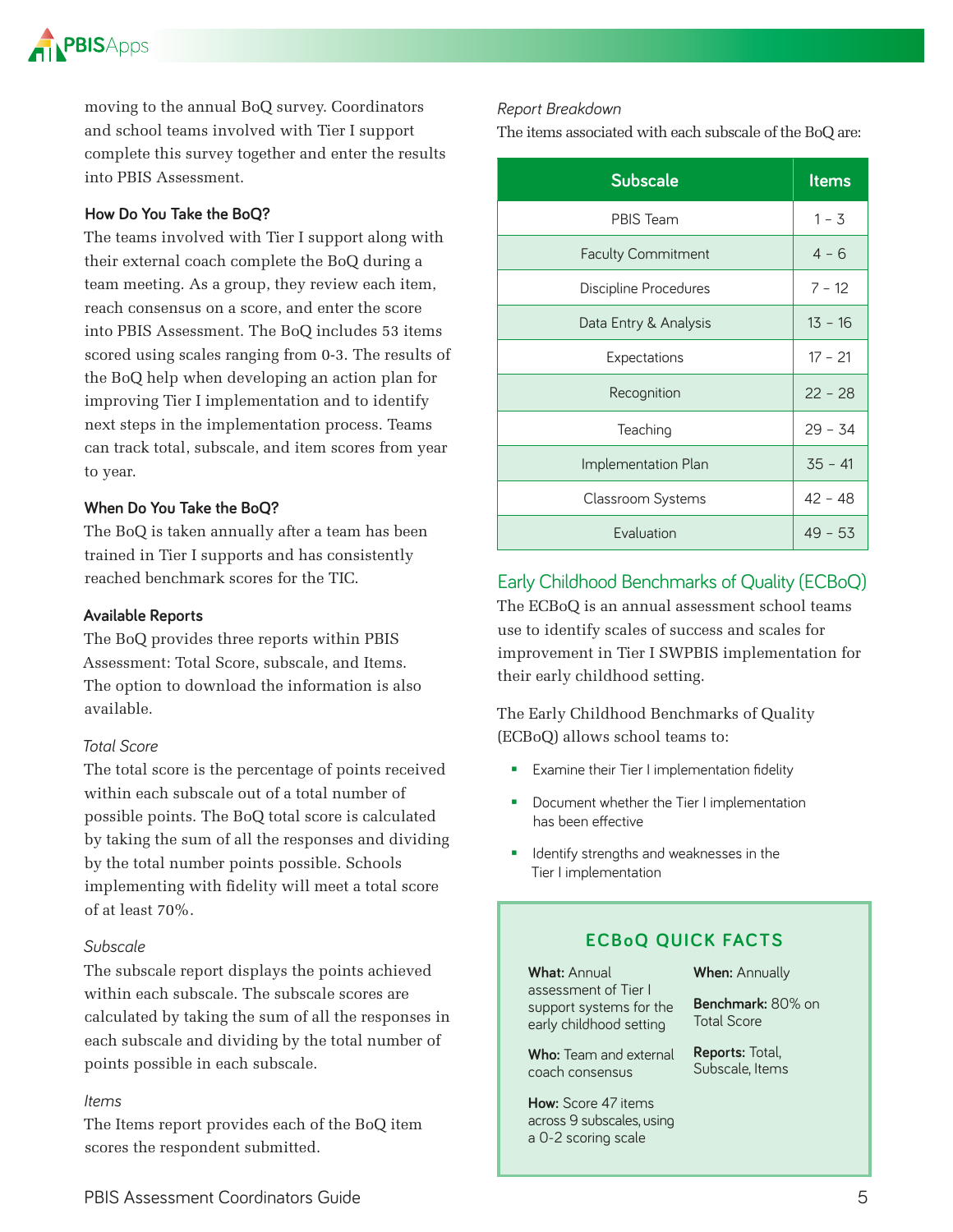

#### **Who Uses the ECBoQ?**

Schools using the ECBoQ are early childhood settings interested in assessing Tier I implementation on an annual basis. Coordinators and school teams involved with Tier I support complete this survey together and enter the results into PBIS Assessment.

#### **How Do you Take the ECBoQ?**

The teams involved with Tier I support along with their external coach complete the ECBoQ during a team meeting. As a group, they review each item, reach consensus on a score, and enter the score into PBIS Assessment. The ECBoQ includes 47 items scored using a  $0-2$  scale  $(0 = Not in Place, 1 =$ Partially in Place,  $2 = \text{In Place}$ . The results of the ECBoQ help when developing an action plan for improving Tier I implementation and identifying next steps in the implementation process. Teams can track total, subscale, and item scores from year to year.

#### **When Do You Take the ECBoQ?**

The ECBoQ is taken annually after a team has been trained in Tier I supports.

#### **Available Reports**

The ECBoQ provides three reports within PBIS Assessment: Total Score, subscale, and Items. The option to download the information is also available.

#### *Total Score*

The total score is the percentage of points received within each subscale out of a total number of possible points. The total score is calculated by taking the sum of all the responses and dividing by the total points possible. Schools implementing with fidelity will meet a total score of at least 80%.

#### *Subscale*

The subscale report displays the points achieved within each subscale. The subscale scores are calculated by taking the sum of all the responses in each subscale and dividing by the total number of points possible in each subscale.

#### *Items*

The Items report provides each of the ECBoQ item scores the respondent submitted.

#### *Report Breakdown*

The items associated with each subscale of the ECBoQ are:

| Subscale                                                                   | <b>Items</b> |
|----------------------------------------------------------------------------|--------------|
| Establish Leadership Team                                                  | $1 - 6$      |
| Staff Buy-In                                                               | $7 - 8$      |
| Family Involvement                                                         | $9 - 12$     |
| Program-Wide Expectations                                                  | 13 - 18      |
| Strategies for Teaching and Acknowledging<br>the Program-Wide Expectations | $19 - 21$    |
| All Classrooms Demonstrate the Adoption<br>of the "Teaching Pyramid"       | $22 - 27$    |
| Procedures for Responding to<br>Challenging Behavior                       | $28 - 33$    |
| <b>Staff Support</b>                                                       | $34 - 41$    |
| Monitoring Implementation and Outcomes                                     | $42 - 47$    |

#### Individual Student Systems Evaluation Tool (ISSET)

The ISSET is a research assessment used to evaluate the implementation status of Tier II and Tier III systems within a school from an outside perspective.

Information gathered using the ISSET allows teams to:

- **Assess features in place**
- **Determine annual goals**
- **Exaluate ongoing efforts**
- **Design and revise procedures**
- **Compare year-to-year efforts**

It is recommended schools use results from the ISSET in conjunction with other surveys to create a complete picture of a school's Tier II and Tier III implementation status.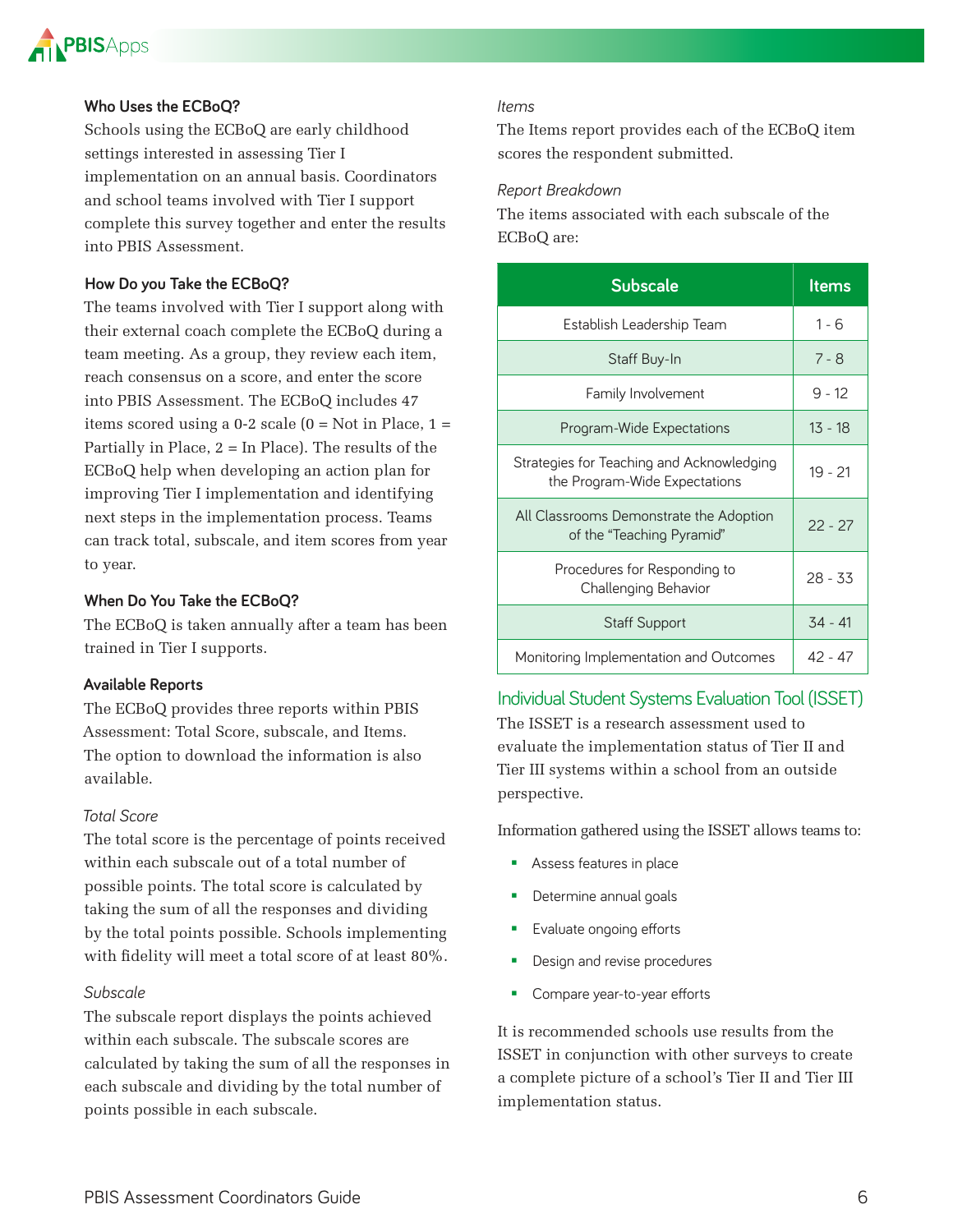

#### **ISSET QUICK FACTS**

**What:** External evaluation of Tier II & Tier III systems

**When:** Annually

**Benchmark:** 80% on

**Who:** External Evaluator

**How:** Score 21 items across 7 subscales, using a scoring scale ranging from 0-2

**Reports:** Total, Subscale, Items

Total Score

#### **Who Uses the ISSET?**

School teams or districts wanting an outside evaluation of Tier II and Tier III implementation will request a trained ISSET evaluator to conduct interviews and review products related to SWPBIS. Coordinators enter ISSET scores in PBIS Assessment on behalf of the evaluator and school. Coordinators and school teams review ISSET reports in PBIS Assessment.

#### **HERE'S A TIP**

Once your school has consistently reached 80% on the ISSET total scores for all three areas, you should consider moving to an annual, less resource-intensive, self-assessment survey like the TFI or the BAT

#### **How Do You Take the ISSET?**

A trained ISSET evaluator administers the survey at the school. Two types of data sources are used to score the ISSET:

- **Interviews:** A 15-minute interview with an administrator, a 30-minute interview with the behavior support team leader, and 1-minute interviews with five staff members
- **Permanent Product Review:** A review of current behavior support plans, functional behavior assessments, and multiple documents outlining the procedures for interventions to provide students with additional social support

The ISSET is scored across 21 items and takes two to three hours to complete. Coordinators enter ISSET scores in PBIS Assessment on behalf of the evaluator and school. Coordinators and school teams review ISSET reports in PBIS Assessment.

#### **When Do You Take the ISSET?**

The ISSET is administered annually. Some schools opt to take both a fall and spring ISSET during the first year as a pre- and post-evaluation. The ISSET may also be used for grant and project evaluation as a pre- and post-evaluation at the beginning and end of the project or annually.

#### **Available Reports**

The ISSET provides three reports within PBIS Assessment: Total Score, subscale, and Items. The option to download the information is also available.

#### *Total Score*

The Total Score report displays the summary score for each of the following three scales:

- **Foundations**
- Targeted
- **Individualized Intensive**

Summary Scores are calculated by taking the sum of all the responses in each scale and dividing by the total number of points possible in each scale. Schools implementing with fidelity will meet at least 80% for Foundations, Targeted, and Individualized Intensive scales.

#### *Subscale*

The subscale report displays the points achieved within each subscale. The subscale scores are calculated by taking the sum of all the responses in each subscale and dividing by the total number of points possible in each subscale.

#### *Items*

The Items report provides each of the ISSET item scores the respondent submitted.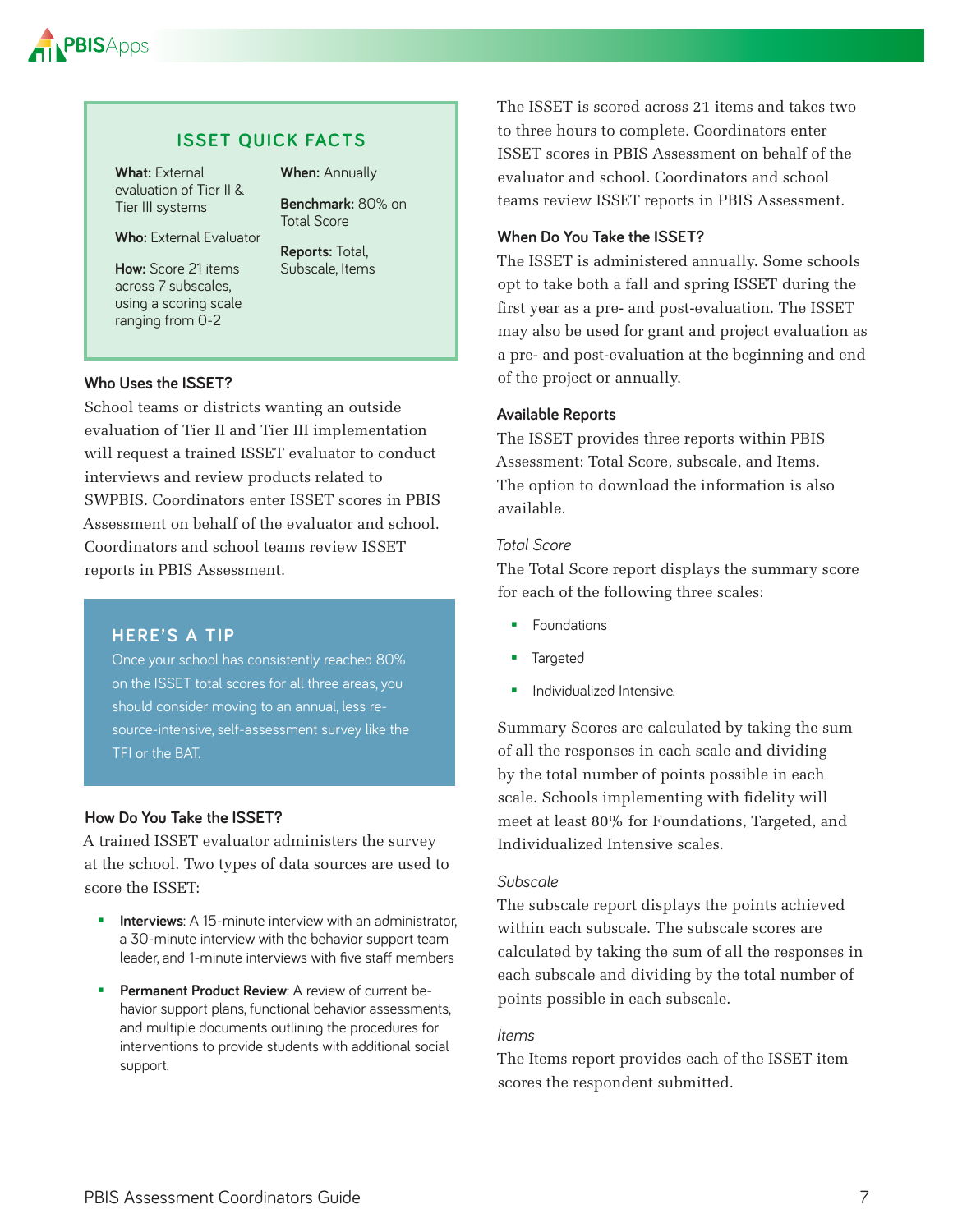

#### *Report Breakdown*

The items associated with each subscale and the subscales associated with each scale of the ISSET are as follows:

| <b>Scale</b>                    | <b>Subscale</b>         | <b>Items</b> |
|---------------------------------|-------------------------|--------------|
| Foundations                     | Commitment              | $A1 - A5$    |
|                                 | Team-Based Planning     | $B1 - B3$    |
|                                 | Student Identification  | $C1 - C5$    |
|                                 | Monitoring & Evaluation | $D1 - D5$    |
| Targeted<br>Interventions       | Implementation          | $E1 - E4$    |
|                                 | Monitoring & Evaluation | $F1 - F2$    |
| Individualized<br>Interventions | Assessment              | $G1 - G3$    |
|                                 | Implementation          | $H1 - H6$    |
|                                 | Monitoring & Evaluation | $11 - 12$    |

### Monitoring Advanced Tiers Tool (MATT)

The MATT is a monthly or quarterly survey school teams use to self-assess progress in Tier II and Tier III systems implementation. The MATT has four parts:

- **The Training Presentation for Coaches Coaches use** this video to prepare for the first administration of the MATT.
- The Coaches' Interview Guide Coaches use this to help the team as it completes the MATT
- **The Team Scoring Guide Coaches and teams com**plete the scores together
- **The Action Plan**

#### **MATT QUICK FACTS**

**What:** Monitor progress of Tiers II and III support systems

**When:** Annually

**Benchmark:** 80% on Total Score

**Who:** External Evaluator

**How:** Score 21 items across 7 subscales, using a scoring scale ranging from 0-2

**Reports:** Total, Subscale, Items

#### **Who Uses the MATT?**

Teams at initial implementation of Tier II and Tier III systems of support or teams implementing Tiers II and III for a short period of time may use the MATT. As a group, coordinators and school teams involved with Tier II and Tier III support complete the MATT Team Scoring Guide and enter the results into PBIS Assessment.

#### **HERE'S A TIP**

Once your school has consistently reached 80% or above on the MATT and no longer requires the frequent assessment schedule, you should consider moving to the BAT The BAT will measure Tier II and III implementation on an annual basis rather than monthly or quarterly

#### **How Do You Take the MATT?**

The teams involved with Tier II and Tier III supports along with their external coach complete the MATT during a team meeting. As a group, they review each item together, reach consensus on a score, and enter the score into PBIS Assessment. The MATT includes 22 items scored using a 0-2 scale  $(0 = Not \; started, 1 = In \; Progress, 2 = Fully \; in$ Place). The MATT takes 15-20 minutes to complete.

#### **When Do You Take the MATT?**

The MATT is taken 3-4 times a year, or as often as monthly after a team has been trained in Tier II and Tier III supports.

#### **Available Reports**

The MATT provides three reports within PBIS Assessment: Total Score, subscale, and Items. The option to download the information is also available.

#### *Total Score*

The Total Score report displays the summary score for each of the following scales:

- **Tier II Interventions (or Practices)**
- **Tier III Interventions. (or Practices)**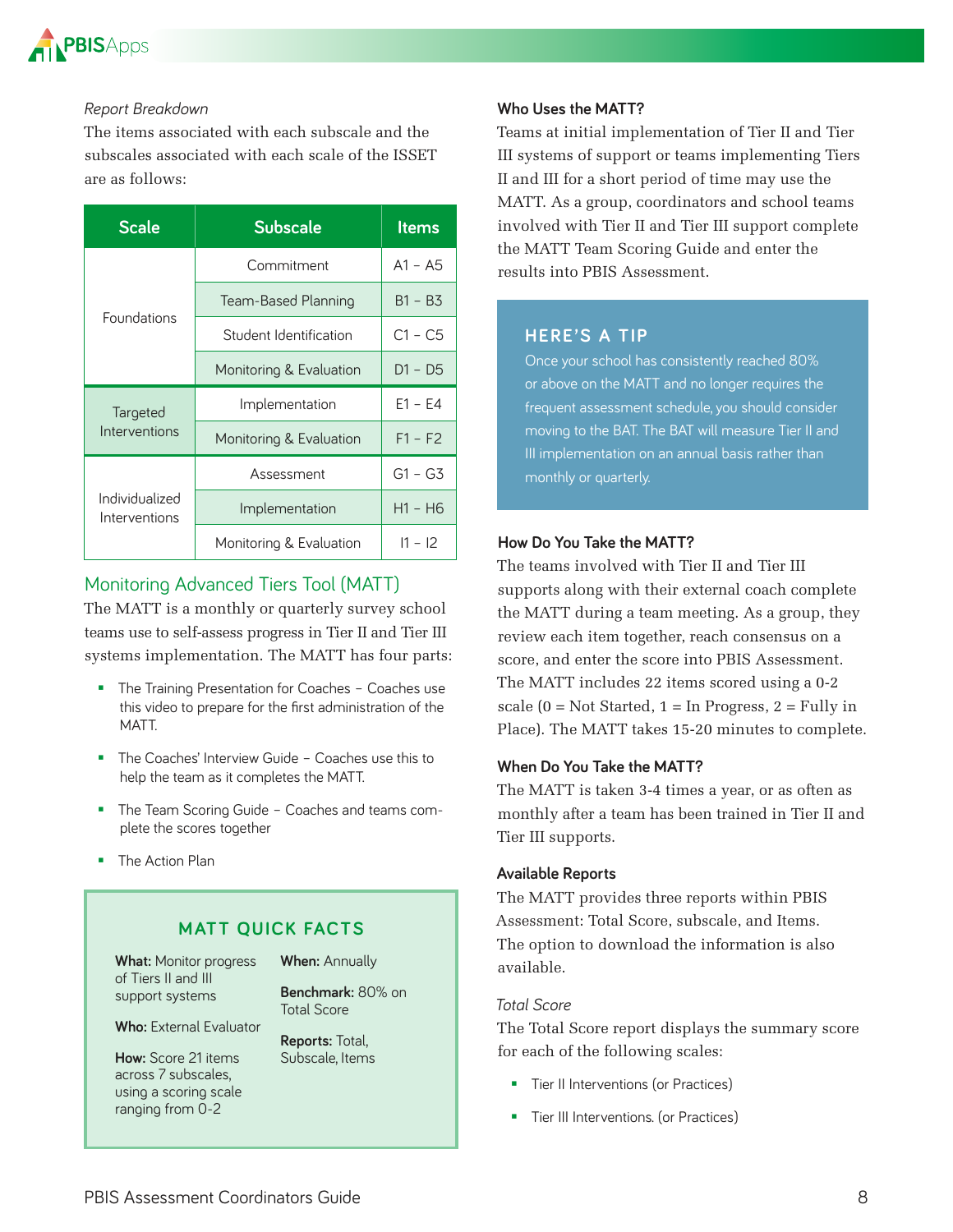

Schools implementing with fidelity will meet at least 80% for Tier II Implementation and Tier III Implementation. It is possible to meet benchmark criteria (80%) in one scale and not the other.

#### *Subscale*

The subscale report displays the points achieved within each subscale. The subscale scores are calculated by taking the sum of all the responses in each subscale and dividing by the total number of points possible in each subscale.

#### *Items*

The Items report provides each of the MATT item scores the respondent submitted.

#### *Report Breakdown*

The items associated with each subscale and the subscales associated with each scale of the MATT are as follows:

| <b>Scale</b> | <b>Subscale</b>                   | <b>Items</b>   |
|--------------|-----------------------------------|----------------|
|              | Tier   Critical Elements          | A 1            |
| Tier II      | Tier II Organizational Elements   | $B1 - 7$       |
|              | <b>Tier II Critical Elements</b>  | $C1 - 7$       |
|              | <b>Tier   Critical Elements</b>   | A <sub>1</sub> |
| Tier III     | Tier III Organizational Elements  | $B1 - 7$       |
|              | <b>Tier III Critical Elements</b> | $D1 - 7$       |

*Note: Tier I Critical Elements (A 1) and Tier II & III Organizational Elements (B 1 – 7) are used in the calculations for both the Tier II Summary Score and the Tier III Summary Score.*

#### School Climate Survey

The School Climate Survey is a set of multi-dimensional surveys to measure student perceptions of school climate. The surveys are brief, reliable, and valid for assessing perceived school climate among students in grades 3-12. Each survey includes a set of demographic questions about the participant and a number of questions related to school climate with Likert-type response options. Surveys include:

- School Climate Survey: Elementary
- **School Climate Survey: Middle/High**

#### **SCHOOL CLIMATE SURVEY QUICK FACTS**

**What: Perception of** school climate in grades 3-12

#### **Who: Students**

**When:** Annually

**How:** *Elementary*: 11 items scored on a 4-point rating scale

**Benchmark:** N/A

*Middle/High:* 9 items scored on a 4-point rating scale

**Reports:** Total and Items

#### **Who Uses the School Climate Survey?**

School teams wanting to gain a student perspective on the overall climate in the building will use the School Climate Survey. To know which survey a school should administer – the Elementary vs. the Middle/High – follow the guidance below:

- **Elementary:** Survey students between grades 3-5. (If the elementary school includes grade 6, these students should also complete the elementary survey.)
- **Middle/High:** Survey students between grades 6-12.

*Note: For schools spanning grade ranges (e.g., K-8 schools), it is best to administer the elementary survey to students in grades 3-5 and the middle/high survey to students in grades 6 and above as each survey has been validated only with these grades.*

#### **How Do You Take the School Climate Survey?**

Each multiple-response survey is to be completed individually by every student under the guidance of teachers or other appropriate school personnel. For schools with larger enrollment, it is recommended to sample a minimum of 100 students each time the survey is administered.

#### **HERE'S A TIP**

All questions in the School Climate Survey must be answered or the survey will not save. Students opting not to answer demographic questions may select "Prefer not to answer"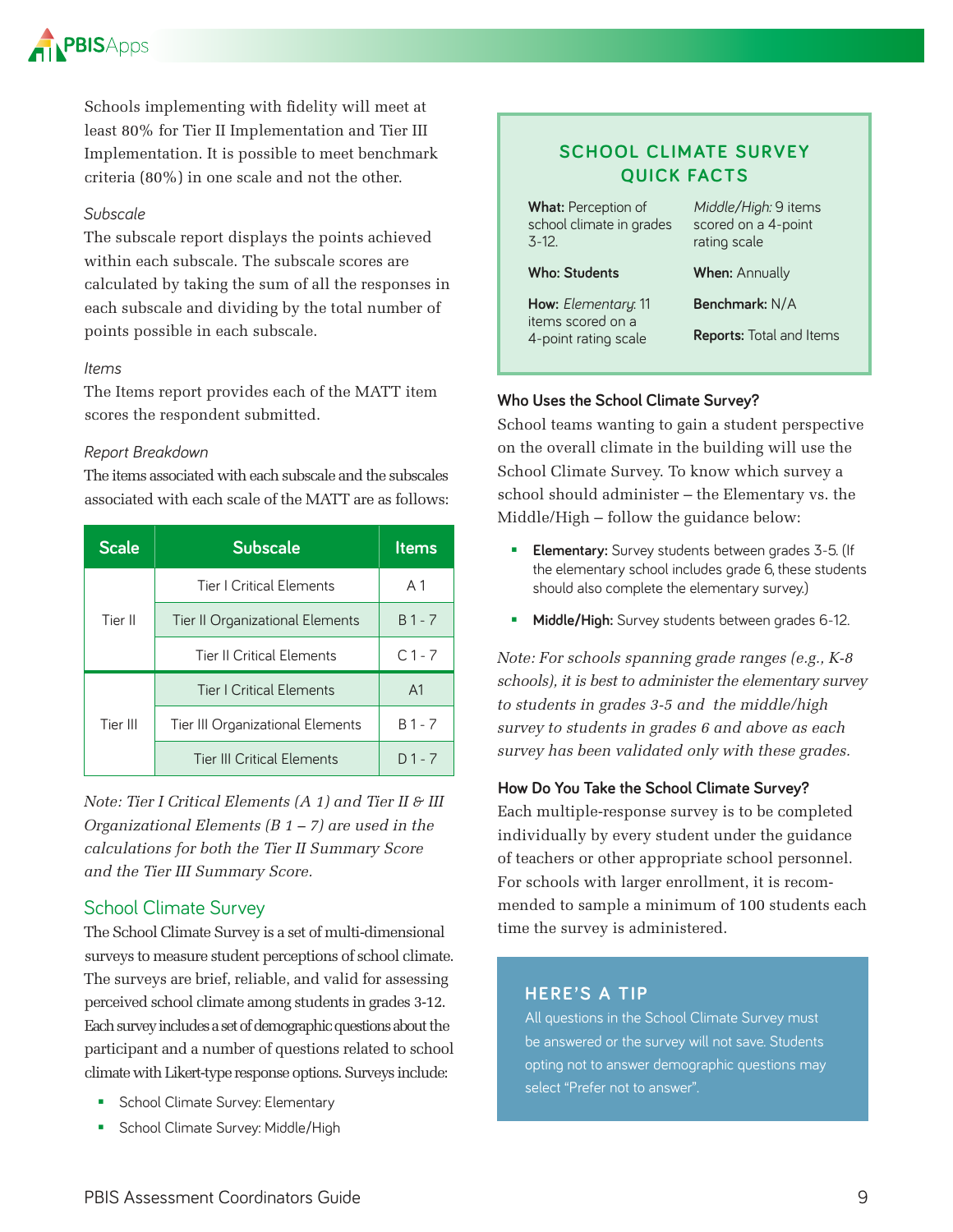

PBIS Assessment coordinators work with school teams to:

- **Schedule the survey:** Each time schools decide to administer the School Climate Survey, coordinators can help teams determine how they will administer the survey and who will take it. It is important to follow district procedures to notify parents about the survey and offer them the opportunity to opt their student out of the administration. Example notifications are provided in the survey's manual if no district form is available
- **Establish open/close dates for the survey window:**  Once the survey window opens, all students will use the available link to the School Climate Survey in PBIS Assessment along with instructions for submitting their responses ahead of the close date. The survey window should allow respondents enough time to complete the survey and should close at least 24 hours before the reports are needed for decision making. When the survey window closes, PBIS Assessment summarizes the individual responses providing a summary available to view the next day

#### **When Do You Take the School Climate Survey Suite?**

As an outcome tool, the School Climate Survey is typically taken annually. If a school opts to take it twice in a year, the first administration should happen in the first 45 days of school and the last administration should happen in the last 45 days of school.

#### **Available Reports**

The School Climate Survey provides seven reports within PBIS Assessment. The option to download information is not available.

- Total Score
- Mean Scores by Ethnicity/Race
- Mean Scores by Gender
- **Mean Scores by Grade**
- **Mean Scores by Item**
- **Mean Scores by Sexual Orientation**
- Items

#### *Total Score*

The Total Score is the overall average score for the survey. Total scores are calculated by taking the sum of all the responses and dividing by the number of questions multiplied by the number of respondents.

*Sum of Responses (# of Survey Questions × # of Respondents) =Total Score*

#### *Mean Scores by Ethnicity/Race, Gender, Grade, Sexual Orientation*

The demographic Mean Scores display the survey's total score within each self-identified demographic group. Mean scores are calculated by taking the sum of all the responses and dividing by the number of questions on the survey multiplied by the number of respondents in the identified group.

#### *Sum of Responses*

*(# of Survey Questions × # of Respondents in the Identified Group) =Mean Score*

#### **HERE'S A TIP**

In Mean Scores by Ethnicity/Race, Gender, and Sexual Orientation, no averages will display for groups with five or fewer respondents to the survey.

#### *Mean Scores by Item*

The Mean Scores by Question displays the average score for each survey question. Mean scores are calculated by taking the sum of the scores for the identified question and dividing by the number of respondents.

#### *Items*

The Items report provides an average score for each of the School Climate Survey questions by Race/ Ethnicity, Gender, Grade, and All categories. The average is calculated by taking the sum of the respondent scores for each item and dividing by the number of respondents in the given group.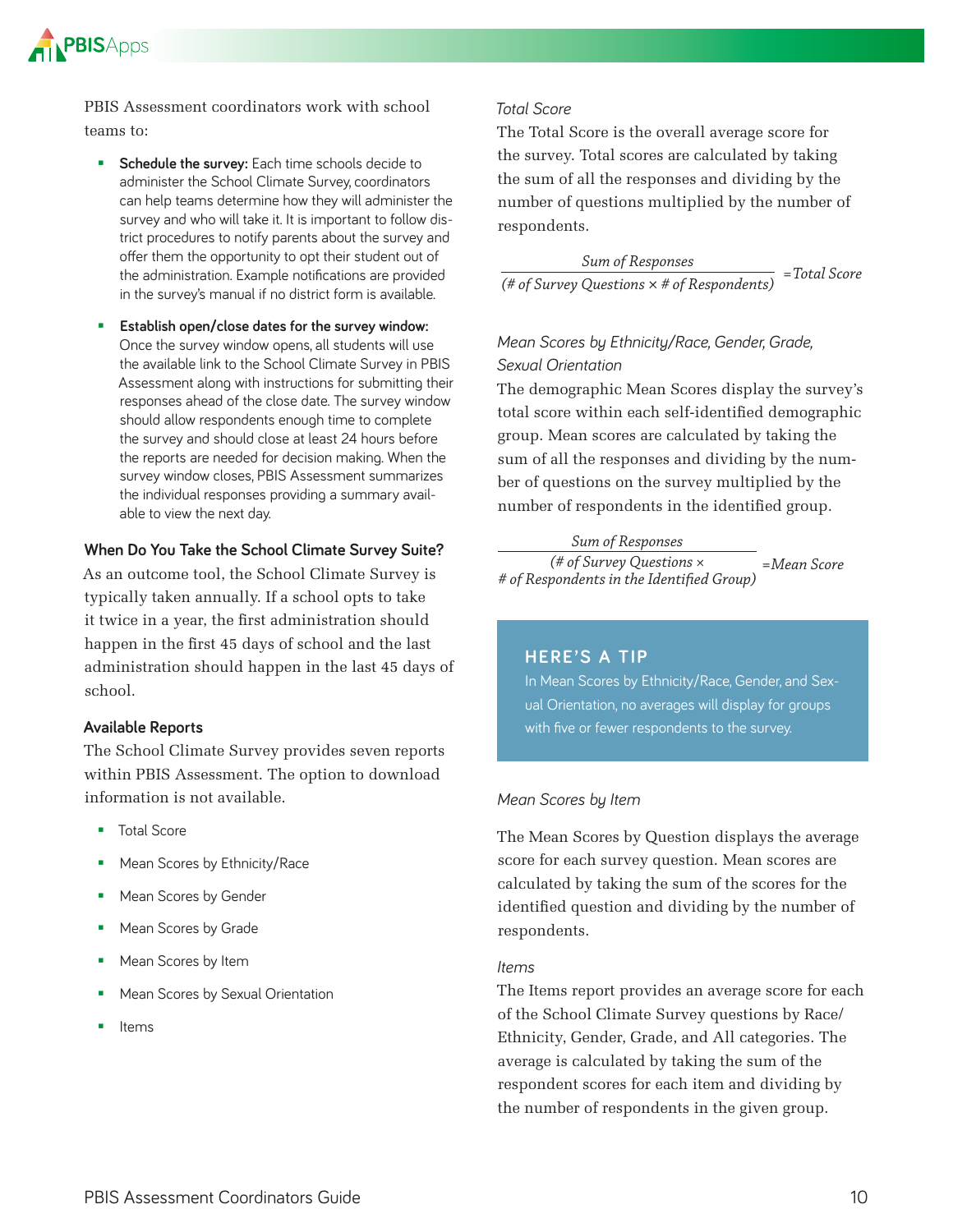

#### **HERE'S A TIP**

Hover your cursor over any bar on the Mean Scores by Question graph or any average score in the Items report table to see the full question.

#### The School Safety Survey (SSS)

The SSS is an annual multiple-response survey to determine perceived risk and protective factors for the school. Teams use the SSS summary to determine what training and support may be needed related to school safety and violence prevention in the school. Results may be tracked over time to see if risk factors decrease and protective factors increase when implementing SWPBIS as well as in the development of action plans.

#### **Who Uses the SSS?**

The multiple-response survey is to be completed individually by a minimum of five representative educators including

- **An administrator**
- Custodial staff member
- **Supervisory/classified staff member**
- Certified staff member
- **•** Office staff member

#### **SSS QUICK FACTS**

**What:** Perception of risk and protective factors related to safety

**When:** Annually

**Benchmark:** N/A (Outcome Measure)

**Reports:** Subscale, Items, Other

**Who:** Representative staff members across school

**How:** Score 33 items across 2 subscales, using a 0-3 scoring scale

#### **How Do You Take the SSS?**

PBIS Assessment coordinators work with school teams to:

- **IDENTIFY EDUCATORS to complete the survey: Respon**dents will identify their role in the school, score 17 Risk Factors and 16 Protective Factors using a 0-3 scale (0  $=$  Not at All, 1 = Minimally, 2 = Moderately, 3 = Extensively), and answer six optional questions related to school safety and violence
- **Establish open/close dates for the survey window:** Once the survey window opens, all staff members will use the available link to the SSS in PBIS Assessment along with instructions for submitting their responses ahead of the close date. The survey window should allow respondents enough time to complete the survey and should close at least 24 hours before the reports are needed for decision making. When the survey window closes, PBIS Assessment summarizes the individual responses providing a summary available to view the next day

#### **When Do You Take the SSS?**

As an outcome tool, the SSS is typically taken annually. The results of the SSS guide development of an action plan that defines what specific steps will be taken to minimize or reduce risk factors and strengthen or implement protective factors.

#### **Available Reports**

The SSS provides three reports within PBIS Assessment: subscale, Items, and Other. The option to download information is also available.

#### *Subscale*

The subscale report provides the Risk Ratio and the Protection Ratio derived from the submitted responses. The scores are calculated by taking the sum of the individual responses in each subscale, dividing by the number of people who responded with a value (0, 1, 2, or 3), and finally, divide that number by three.

*Note: Respondents have the option to respond to items as "Not Applicable" or "Don't Know." These items will not be counted in the report calculations.* 

#### *Items*

The Items report provides an average score for each of the SSS items the respondents submitted.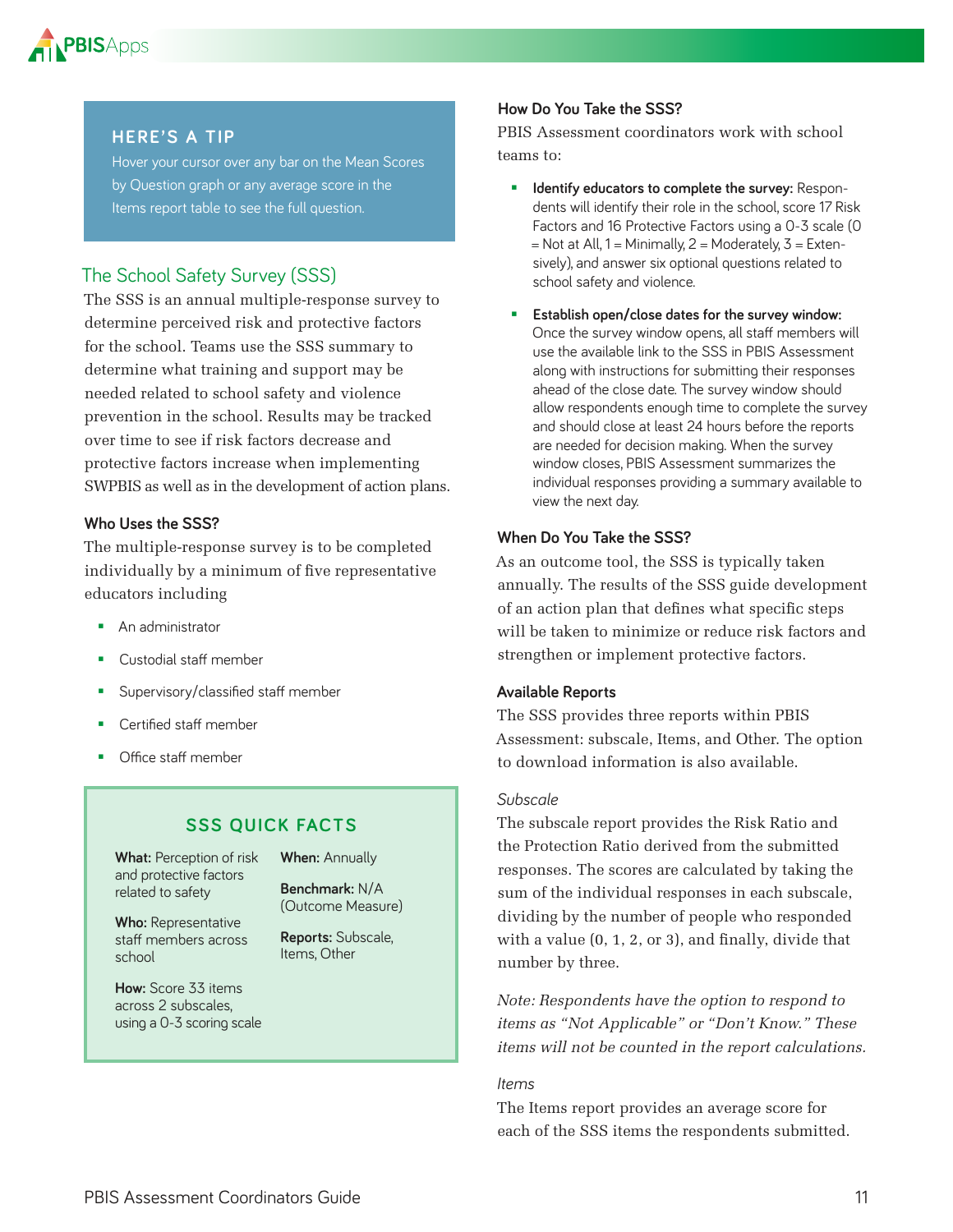

The average is calculated by taking the sum of the respondent scores for each item in each subscale and dividing by the number of people who responded with a numeric value (responses of Not Applicable or Don't Know are excluded).

#### *Other*

The SSS provides educators with the opportunity to put in writing their responses to six optional questions. The Other report displays these responses.

#### *Report Breakdown*

The items associated with each subscale of the SSS are as follows:

| <b>Subscale</b>           | <b>Items</b> |
|---------------------------|--------------|
| Risk Factors              | 1 - 17       |
| <b>Protective Factors</b> | $18 - 33$    |

#### School-Wide Evaluation Tool (SET)

The SET is a research assessment used to evaluate the critical features of Tier I SWPBIS from an external perspective.

Information gathered from the SET can be used to:

- Assess features in place
- **Determine annual goals**
- **Evaluate ongoing efforts**
- **Design and revise procedures**
- **Compare year-to-year efforts**

It is recommended schools use the results from the SET in conjunction with other surveys to create a complete picture of your school's Tier I implementation status.

#### **SET QUICK FACTS**

What: External evaluation of Tier I SWPBIS

**Who:** External Evaluator

**How:** Score 21 items across 7 subscales, using a scoring scale ranging from 0-2

**When:** Annually

**Benchmark:** 80% on Implementation Average and 80% on Expectations Taught

**Reports:** Subscale, Items

#### **Who Uses the SET?**

School teams or districts wanting an outside evaluation of Tier I implementation will request a trained SET evaluator to conduct interviews and review products related to SWPBIS. Coordinators enter SET scores in PBIS Assessment on behalf of the evaluator and school. Both coordinators and school teams review SET reports in PBIS Assessment.

#### **HERE'S A TIP**

Once your school has consistently met 80% on Expectations Taught and 80% on Implementation Average, you should consider moving to an annual, less resource-intensive, self-assessment like the BoQ or TFI

#### **How Do You Take the SET?**

A trained SET evaluator administers the survey at the school. Two types of data sources are used to score the SET:

- **Interviews:** An administrator interview with 21 questions rated on a  $0-2$  scale  $(0 = Not Started, 1 = In$ Progress, 2 = Fully in Place), 10 staff and 15 student interviews related to SWPBIS practices Questions for the staff and student interviews are informed by the administrator interview responses
- **Product Review:** The SET evaluator receives a school tour and reviews all available SWPBIS materials

The SET score is calculated by combining all of the information from the administrator, staff and student interviews, building observations, and materials review. It takes about two hours to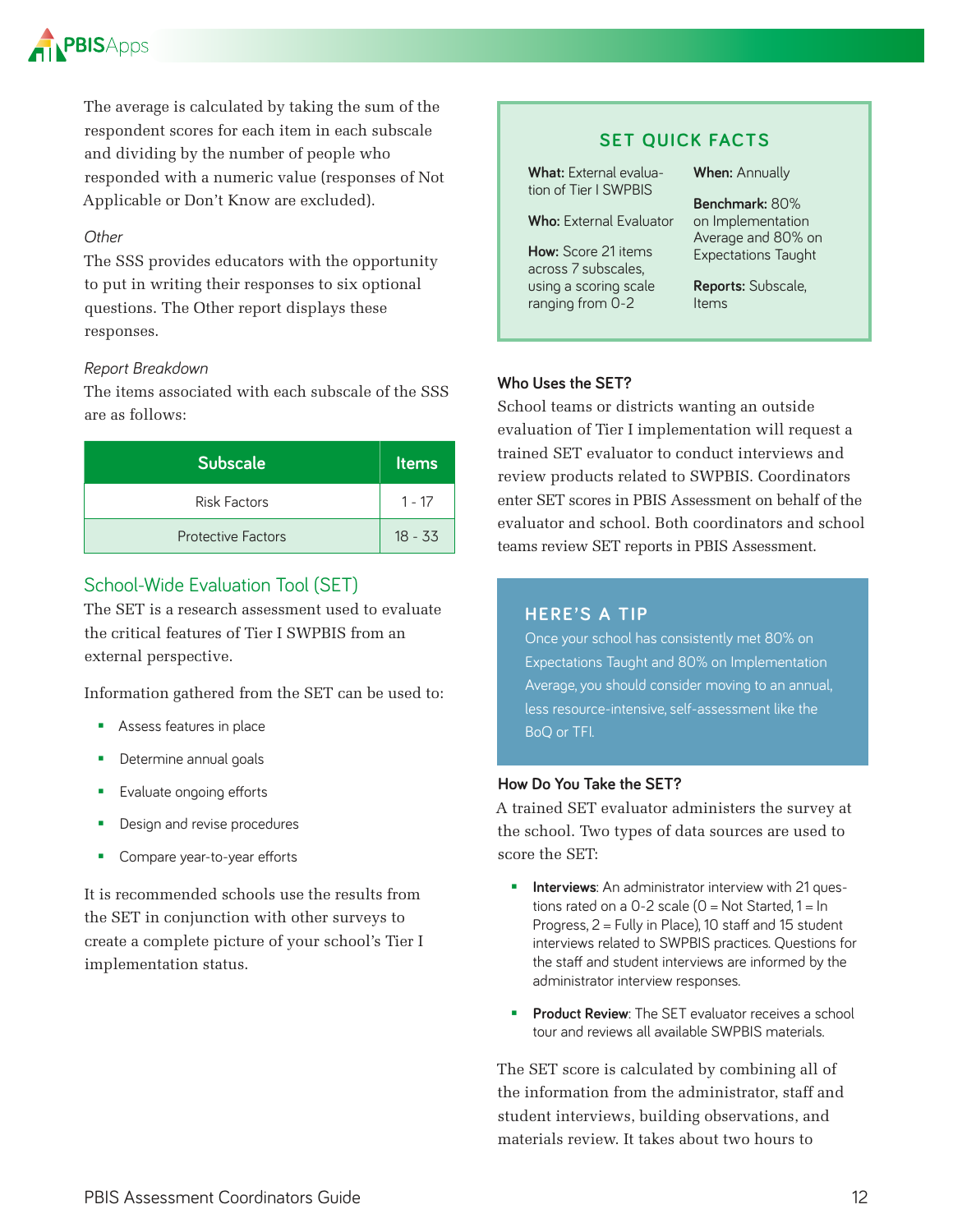

complete. Coordinators enter SET scores into PBIS Assessment on behalf of the evaluator and school. Coordinators and school teams review SET reports in PBIS Assessment

#### **When Do You Take the SET?**

The SET is administered annually. Some schools opt to take a fall and spring SET during the first year as a pre- and post-evaluation. The SET may also be used for grant and project evaluation as a pre- and post-evaluation at the beginning and end of the project or annually.

#### **Available Reports**

The SET provides two reports within PBIS Assessment: subscale, Items. The option to download the information is also available.

#### *Subscale*

The subscale report displays a percentage of points achieved for each subscale, as well as an overall implementation average. The subscale scores are calculated by taking the sum of all the responses in each subscale and dividing by the total number of points possible in each subscale. The Implementation Average is calculated by taking the sum of the subscale percentages and dividing by seven. Schools implementing with fidelity will meet at least 80% for Expectations Taught and 80% on Implementation Average.

#### *Items*

The Items report provides each of the SET item scores the respondent submitted.

#### *Report Breakdown*

The items associated with each subscale of the SET are as follows:

| <b>Subscale</b>             | <b>Items</b> |
|-----------------------------|--------------|
| <b>Expectations Defined</b> | $A1 - A2$    |
| Expectations Taught         | $B1 - B5$    |
| Reward System               | $C1 - C3$    |
| <b>Violations System</b>    | $D1 - D4$    |

| <b>Subscale</b>         | <b>Items</b> |
|-------------------------|--------------|
| Decision Making         | $E1 - E4$    |
| Management              | $F1 - F8$    |
| <b>District Support</b> | $G1 - G2$    |

#### School-wide PBIS Tiered Fidelity Inventory (TFI)

The TFI gives teams a single survey to guide implementation and sustained use of SWPBIS. Using the TFI, teams measure the extent to which school personnel apply the core features of SWPBIS at all three tiers – either individually or collectively. Teams may take the TFI as:

- **An initial assessment to determine if they are using, or** need, SWPBIS
- A guide for implementation of Tier I, Tier II, and/or Tier III practices
- **An index of sustained SWPBIS implementation**
- A metric for identifying schools for recognition within their state implementation efforts

#### **TFI QUICK FACTS**

**What:** Monitor progress of Tiers I, II, and/or III school-wide support systems

**Who:** Team and external coach consensus

**How:** Score 45 items

items, Tier II: 13 items, Tier III: 17 items), using a 0-2 scoring scale

**When:** Quarterly or Annually

**Reports:** Total, Scale, Subscale, Items

## across 3 Tiers (Tier I: 15

#### **HERE'S A TIP**



Time is a valuable resource for your schools; PBISApps encourages you to consider using the TFI as an efficient way to measure fidelity of imple-

mentation at all three tiers using one survey. For more information related to administering and scoring the TFI, please visit pbisapps.org.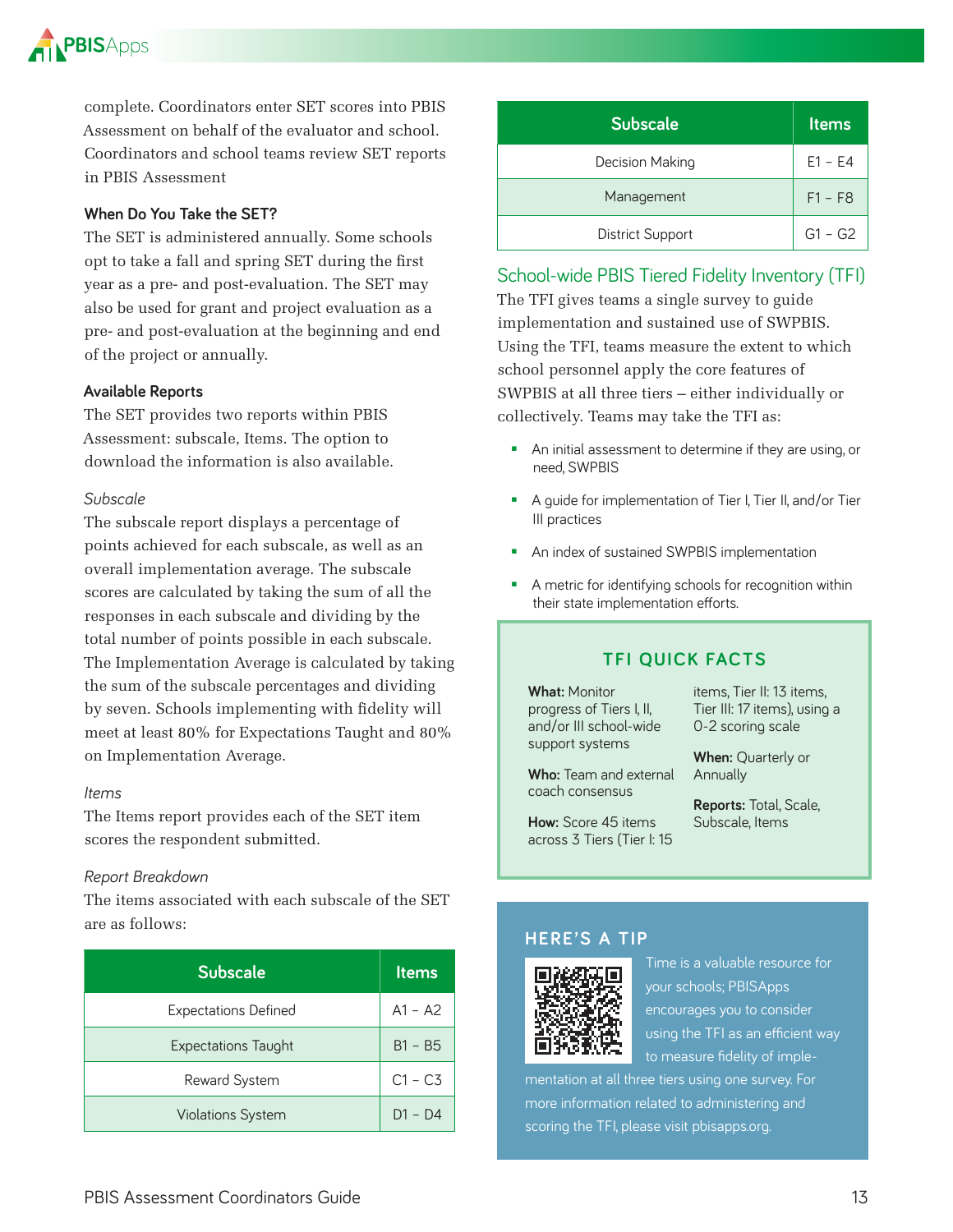

#### **Who Uses the TFI?**

Coordinators and the school team involved with systems of support complete this survey together and enter the results into PBIS Assessment. Often the TFI is completed with input from Tier I, Tier II, and /or Tier III teams if these are independent groups. It is strongly recommended that the TFI be completed with an external SWPBIS coach as facilitator.

#### **How Do You Take the TFI?**

The team involved with school-wide systems of support completes the TFI during a team meeting with the support of an external coach. Together, they review each item, come to consensus, and enter the implementation scores into PBIS Assessment. The TFI includes 45 items scored using a  $0-2$  scale  $(0 =$ Not Implemented,  $1 =$  Partially Implemented,  $2 =$ Fully Implemented). Teams new to taking the TFI may need as much as 30 minutes to score each tier. More practiced teams can score each tier in about 15 minutes. Teams use the results of the TFI to develop action plans for improving the implementation of school-wide systems of support and to plan next steps in the implementation process. Scores for each of the three tiers can be tracked from year to year.

#### **When Do You Take the TFI?**

As a progress monitoring tool, the TFI is typically used quarterly (3-4 times per year). If teams use the TFI to assess the tiers individually during the year, is recommended teams use the TFI on an annual basis to assess all three tiers of PBIS implementation collectively. When a team

consistently scores more than 70% of the items on the TFI as fully implemented, the team may want to begin using the TFI annually instead of quarterly.

#### **HERE'S A TIP**

It is recommended teams taking the TFI for the first time examine all three tiers. If the resulting action plan focuses only on one or two tiers, then future progress monitoring might include only those tiers addressed in that action plan. Though the TFI may be used to assess only one or two of the tiers, it is most useful for the end-of-year TFI to assess all three tiers

#### **Available Reports**

The TFI provides four reports within PBIS Assessment: Total Score, Scale, subscale and Items. The option to download the information is also available.

#### *Total Score*

The total score is the percentage of points received out of the total number of possible points. The total score is calculated by taking the sum of all the responses and dividing by the total points possible (90). Total Score reports for teams assessing fewer than three tiers are still scored out of 90 points possible.

#### *Scale*

The subscale report provides the percentage of points achieved within each of the three tiers as listed in the table below. The subscale scores are calculated by taking the sum of all the responses for each tier and dividing by the total number of points possible for that tier.

#### *Subscale*

The subscale report displays the percentage of points earned within each subscale of each tier. The subscale is calculated by taking the sum of all the responses within each subscale and dividing by the number of possible points in that subscale.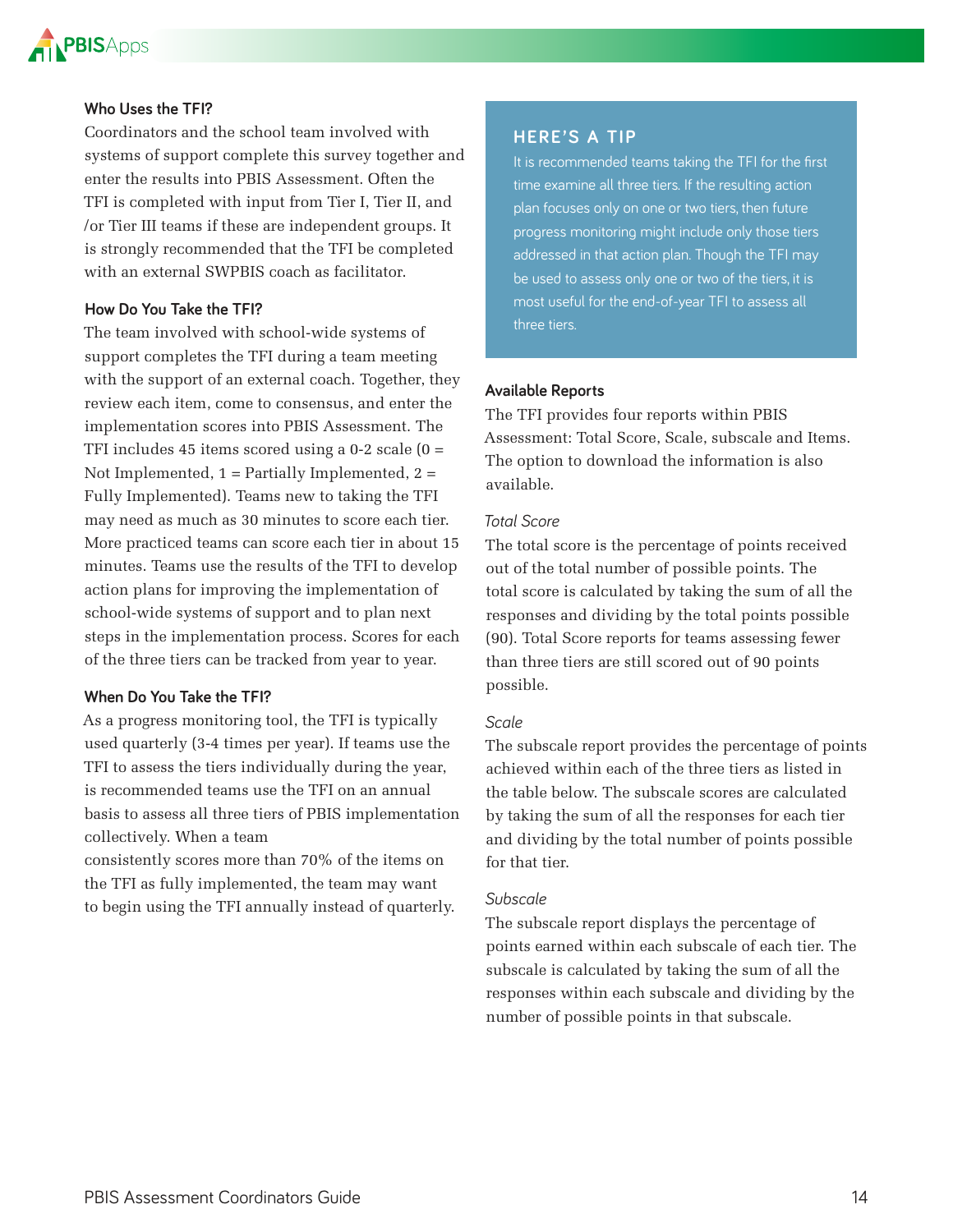

#### *Items*

The Items report provides each of the TFI item scores the respondent submitted.

#### *Report Breakdowns*

The items associated with each subscale and the subscales associated with each scale of the TFI are as follows:

| <b>Scale</b> | <b>Subscale</b> | <b>Items</b> |
|--------------|-----------------|--------------|
|              | Teams           | 1, 2         |
| Tier I       | Implementation  | $3 - 11$     |
|              | Evaluation      | $12 - 15$    |
|              | Teams           | $1 - 4$      |
| Tier II      | Interventions   | $5 - 9$      |
|              | Evaluation      | $10 - 13$    |
|              | Teams           | $1 - 4$      |
| Tier III     | Resources       | $5 - 7$      |
|              | Support Plans   | $8 - 13$     |
|              | Evaluation      | $14 - 17$    |

#### The Self-Assessment Survey (SAS)

The SAS is an annual multiple-response survey identifying staff perception of the implementation status and improvement priority for school-wide, classroom, non-classroom and individual student support systems. Results of the SAS help identify the staff priorities for promoting sustainability and improving SWPBIS implementation.

#### **SAS QUICK FACTS**

**What:** Perception of SWPBIS implementation across systems

**When:** Annually

**Benchmark:** N/A **Reports:** Total,

Subscale, Items

**Who:** All staff

**How:** Score 33 items across 2 subscales, using a 0-3 scoring scale **Who Uses the SAS?**

The multiple-response survey is to be completed individually by as many educators at the school as possible.

#### **How Do You Take the SAS?**

PBIS Assessment Coordinators work with school teams to identify the open/close dates for the survey window. The survey window should allow respondents enough time to complete the survey and should close at least 24 hours before the reports are be needed for decision making. When the survey window closes, PBIS Assessment summarizes the individual responses providing a summary available to view the next day.

Once the survey window opens, all staff members will use the available link to the SAS in PBIS Assessment along with instructions for submitting their responses ahead of the close date.

Respondents will identify their role in the building and score items across four systems:

- School-wide
- Non-Classroom
- Classroom
- **Individual Students.**

Items in each subscale are scored on their current implementation status  $(0 = Not in Place, 1 = Partially)$ in Place, 2 = In Place) as well as their priority for improvement  $(0 = Low, 1 = Medium, 2 = High)$ .

#### **HERE'S A TIP**

The Priority for Improvement should be determined based on whether a respondent perceives the item to be a priority for the school to work on improving This is not a determination of whether the respondent perceives the item to be a valuable component of PBIS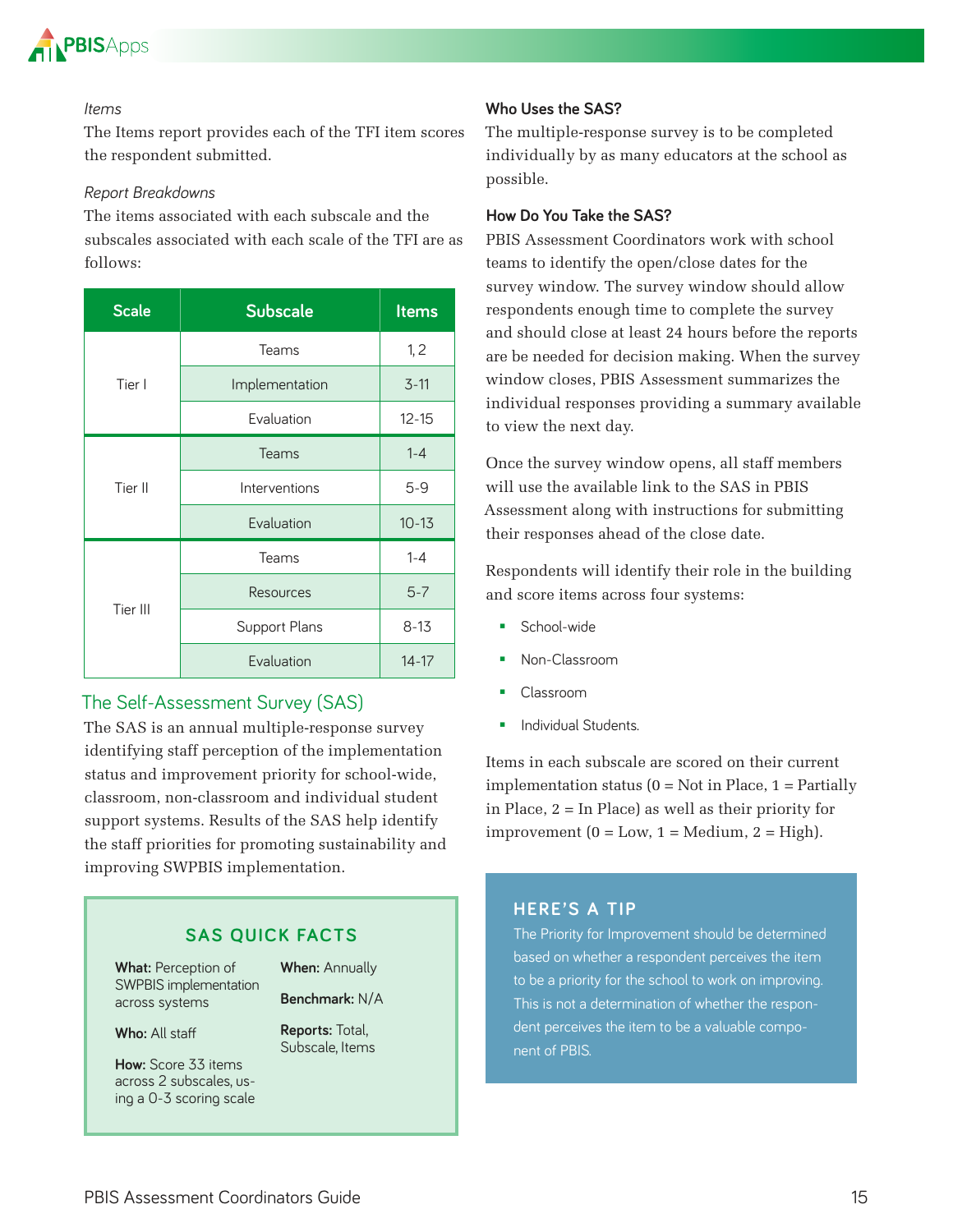

#### **When Do You Take the SAS?**

The SAS is taken annually.

#### **Available Reports**

The SAS provides three reports within PBIS Assessment: Total Score, subscale, and Items. The option to download the information is also available.

#### *Total Score*

The Total Score report displays the current status as well as the improvement priority for each of the four scales. Reports related to the scale's current status display the percent of staff who believe the system is fully in place, partially in place, or not in place. Reports related to the scale's improvement priority display the percent of staff who believe the system has a high, medium, or low priority for improvement.

#### *Subscale*

The subscale report provides the average response to the seven subscale elements of the Schoolwide System and an overall School-wide System Implementation Average. The scores are calculated by taking the sum of the individual responses in each subscale, dividing by the number of people who responded, and finally dividing that number by the number of points possible in each subscale. The SAS Implementation Average is calculated by taking the sum of the subscale percentages and dividing by seven.

Note: There are no subscale reports for the other three scales of the SAS (non-classroom, classroom, and individual student)

#### *Items*

The SAS Items report displays the percent of respondents who found each item's current status to be fully in place, partially in place, or not in place. For the same item, it also displays the percent of respondents who found the item's priority for improvement to be a high, medium, or low priority.

The SAS Items report can be displayed with colors corresponding to whether the majority of respondents found the item to be in place, partially in place, or not in place.

- Red =  $50\%$  or fewer of the staff members found the item to be fully in place
- Yellow = greater than 50% but fewer than 80% of the staff members found the item to be fully in place
- No Color = 80% or more staff members found the item to be fully in place

#### **HERE'S A TIP**

Sometimes the use of color can be overwhelming to a new team with many items colored red A coordinator who has studied the responses ahead of time can choose the "No Color" option and direct the team to items needing team attention.

#### *Report Breakdown*

The scales of the SAS as well as the items associated with School-Wide subscale are as follows:

| <b>Scale</b>                                        | <b>Elements</b>              | ltems       |  |  |  |
|-----------------------------------------------------|------------------------------|-------------|--|--|--|
|                                                     | <b>Expectations Defined</b>  | 1           |  |  |  |
|                                                     | <b>Expectations Taught</b>   | 2           |  |  |  |
|                                                     | Reward System                | 3           |  |  |  |
| School-Wide                                         | <b>Violations System</b>     | $4 - 8$     |  |  |  |
|                                                     | Monitoring                   | $10 - 12$   |  |  |  |
|                                                     | Management                   | $9,14 - 16$ |  |  |  |
|                                                     | <b>District Support</b>      | $17 - 18$   |  |  |  |
| Non-Classroom                                       | No subscale Report Available |             |  |  |  |
| Classroom                                           | No subscale Report Available |             |  |  |  |
| Individual Students<br>No subscale Report Available |                              |             |  |  |  |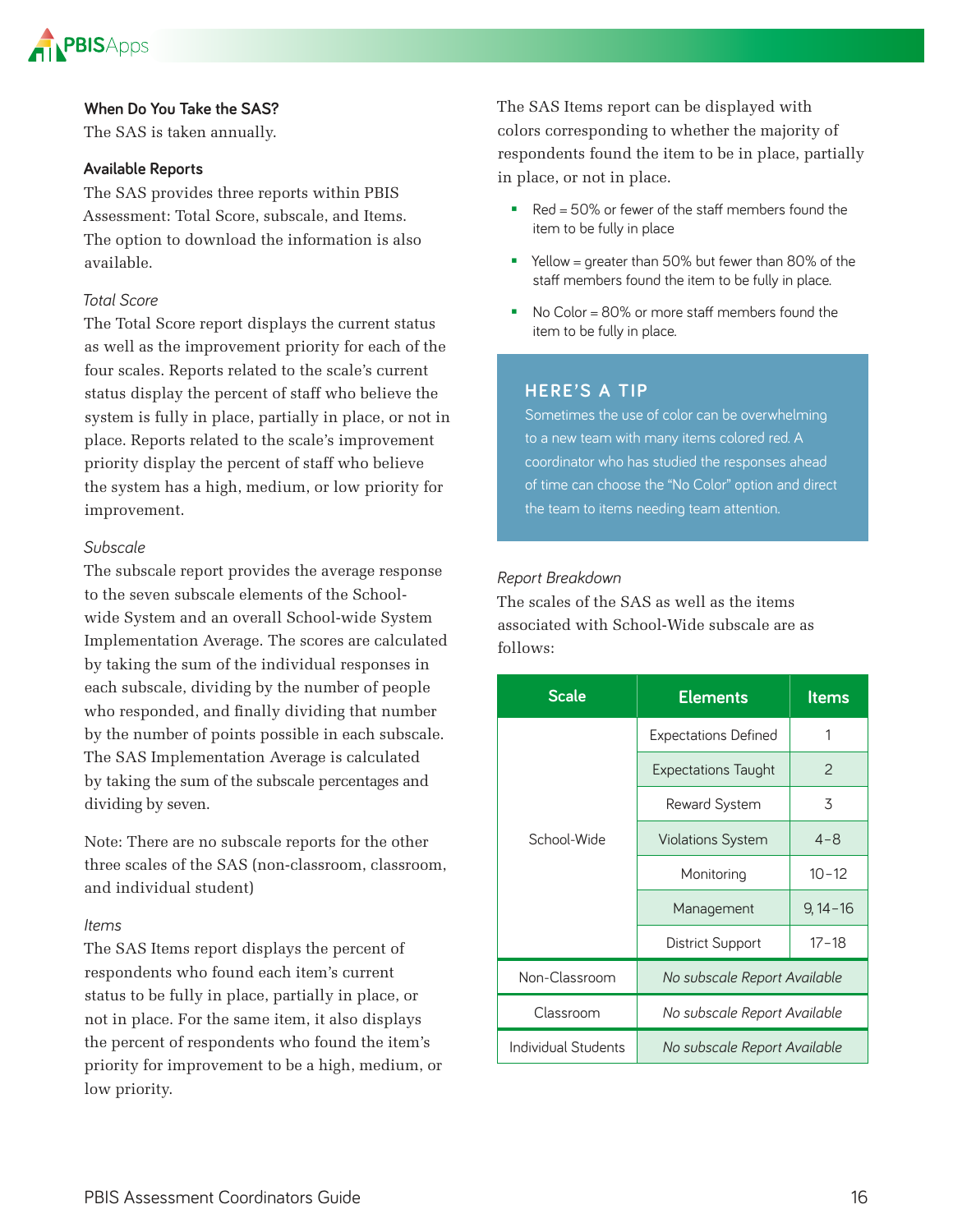

#### Team Implementation Checklist (TIC)

The TIC is a progress monitoring tool used to assess Tier I implementation.

Teams using the TIC will be able to:

- **Examine their Tier I implementation fidelity Are we** doing what we said we would do?
- **IDENTIFY That I implementation elements as in place, par**tially in place, or not in place to inform action planning– What are our strengths that we can acknowledge? What could we do to improve?

#### **TIC QUICK FACTS**

**What:** Monitor progress of Tier I support systems implementation

**When:** Monthly or **Quarterly** 

Total Score

**Reports:** Total, Subscale, Items

**Benchmark:** 80% of the

**Who:** Team and external coach consensus

**How:** Score 22 items across 10 subscales, using a 0-2 scoring scale

#### **Who Uses the TIC?**

Teams working toward initial Tier I implementation or who have implemented Tier I for a short period of time may want to monitor their implementation progress using the TIC. Coordinators and the school PBIS team complete the TIC together and enter the results into PBIS Assessment.

#### **HERE'S A TIP**

Once your school has consistently scored a Total Score of 80% or above on the TIC, it may consider moving to taking the BOQ The BOQ requires less frequent administration as it is an annual self-assessment.

#### **How Do You Take the TIC?**

The teams involved with Tier I supports along with its coach complete the TIC during a team meeting. Together, they review each item, reach consensus, and enter the scores into PBIS Assessment. The TIC includes 22 items scored using a 0-2 scale (0 = Not

Started,  $1 = \text{In Progress}, 2 = \text{Fullv}$  in Place). The TIC takes 10-15 minutes to complete.

#### **When Do You Take the TIC?**

As a progress monitoring tool, the TIC is taken quarterly (3-4 times per year). Optionally, teams in the early stages of implementation may choose to take the TIC as frequently as monthly.

#### **Available Reports**

The TIC provides three reports within PBIS Assessment: Total Score, subscale, and Items. The option to download the information is also available.

#### *Total Score*

The total score is the percentage of points received within each subscale out of a total number of possible points. The total score is calculated by taking the sum of all the responses and dividing by the total points possible. Schools implementing with fidelity will meet a total score of at least 80%.

#### *Subscale*

The subscale report displays points achieved within each of the seven TIC subscales. The subscale scores are calculated by taking the sum of all the responses in each subscale and dividing by the total number of points possible in each subscale.

#### *Items*

The Items report provides each of the TIC item scores the respondent submitted.

#### *Report Breakdown*

The items associated with each subscale of the TIC are as follows:

| <b>Subscale</b>                           | <b>Items</b> |
|-------------------------------------------|--------------|
| Establish Commitment                      | $1 - 2$      |
| <b>Establish &amp; Maintain Team</b>      | $3 - 5$      |
| Self-Assessment                           | $6 - 8$      |
| <b>Establish School-Wide Expectations</b> | $9 - 14$     |
| Classroom Behavior Support Systems        | $15 - 16$    |
| <b>Establish Information Systems</b>      |              |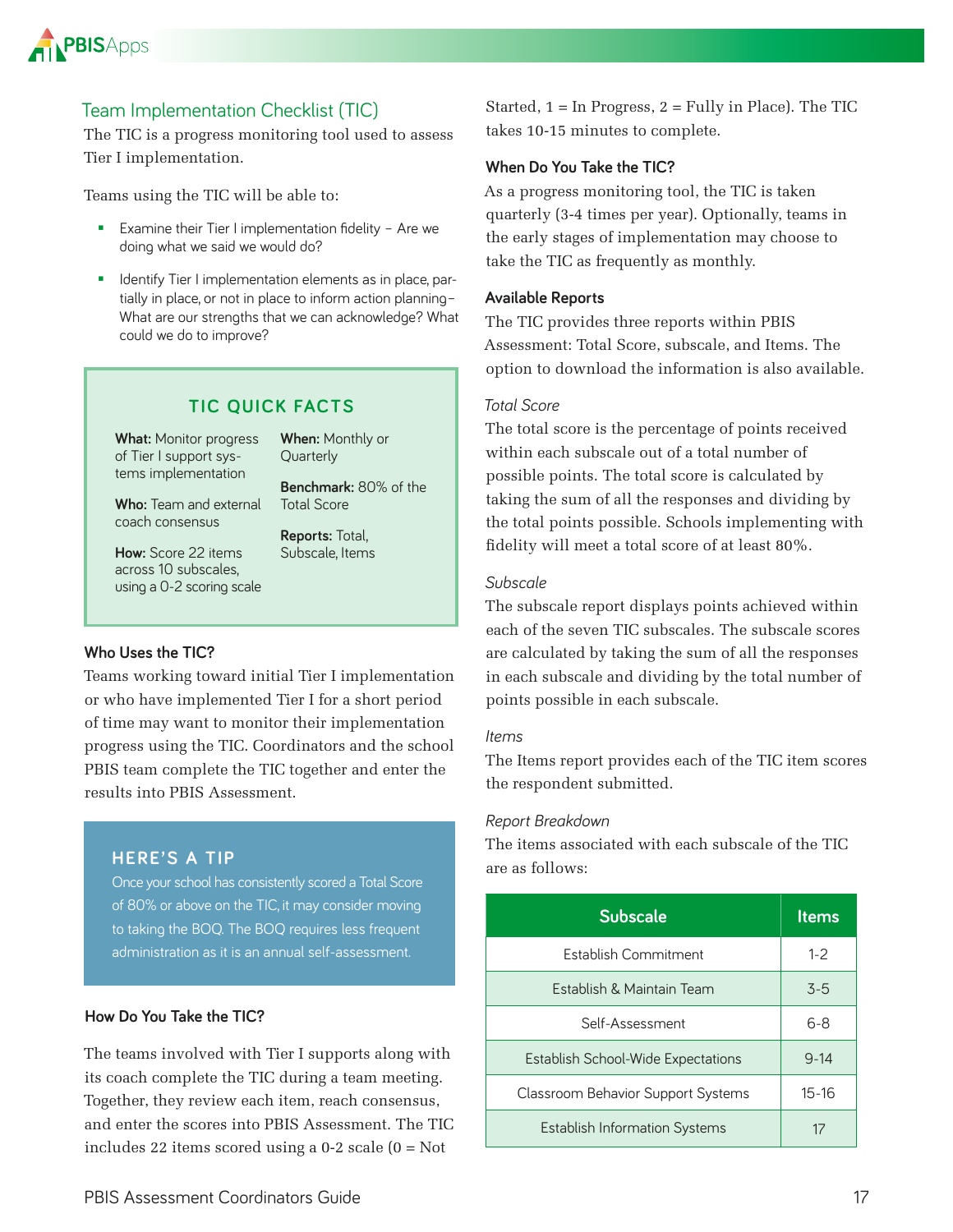

### **Evaluation Planning**

Evaluating implementation fidelity is at the foundation of SWPBIS. When evaluating implementation, teams should regularly ask these questions:

- **1.** To what extent was SWPBIS implemented as designed?
- **2.** To what extent was SWPBIS implemented with fidelity?
- **3.** Are we doing what we said we would do?

When planning for evaluation, it is all about context. Decisions should be determined based on what is needed for continuous quality improvement within the local setting. It is important to determine which surveys to take, how often to take them, and how to integrate evaluating survey results into an educational setting. Whether planning occurs at the school, district, or state level, here are some components you might want to consider during your discussions about evaluation planning:

- **Questions:** What questions do we want to answer about school- or district-level implementation of PBIS?
- **Tools:** What surveys are already embedded in our evaluation process?
- **Tiers:** What is the current implementation status for each PBIS tier at the district level? At the school level? (e.g. sustaining, scaling up, initial exploration, initial adoption, etc.)
- **Perceptions:** Whose input do we need for decision making (e.g., team, external evaluator, staff perception)?
- **Timelines:**
	- **Which decision-making and meeting cycles are** already in place
	- **What is the team or staff availability to participate** relative to other initiatives and activities throughout the year
	- How often will you report outcomes to schools, the district, the region, or the state?

*continued on next page*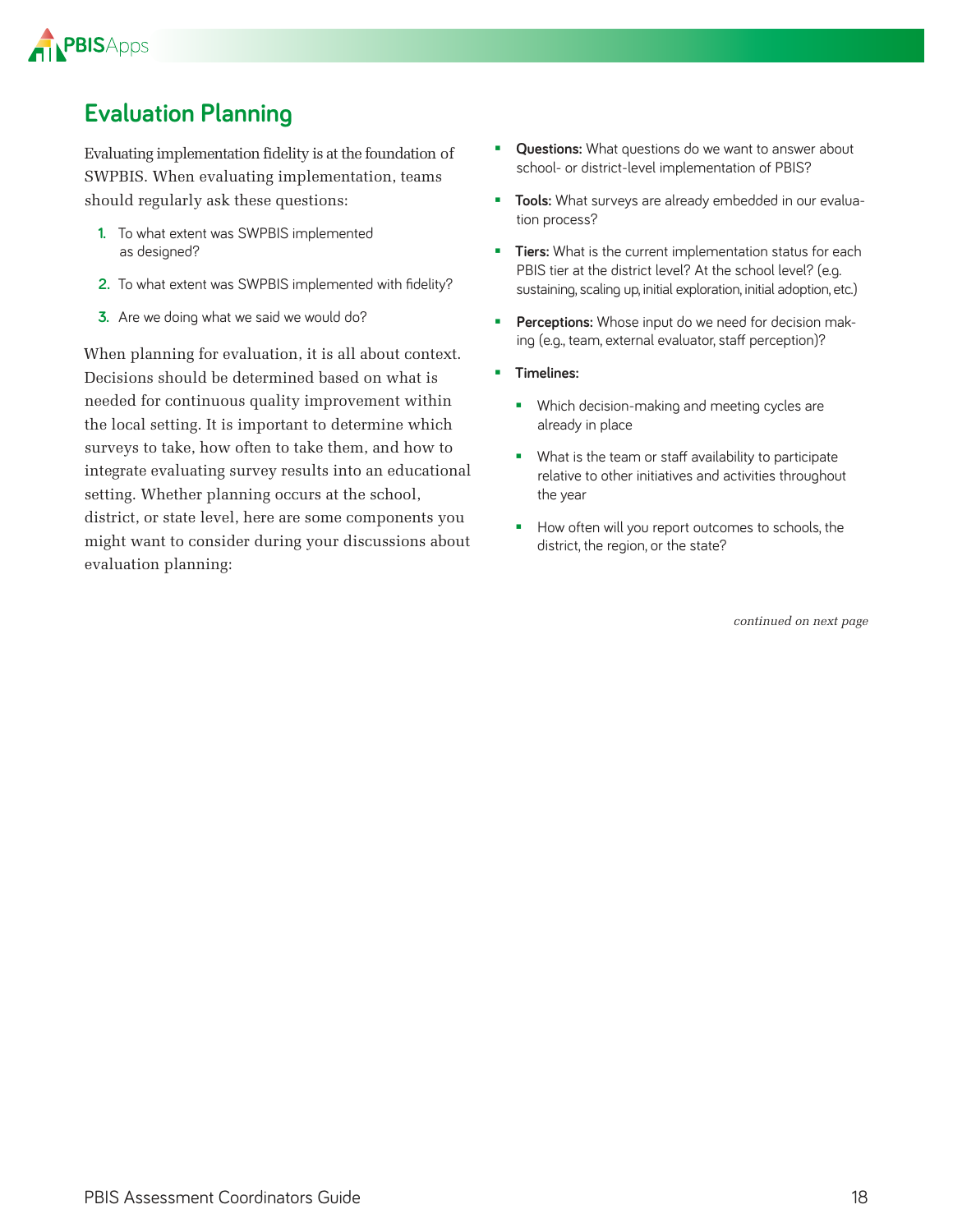

#### Example District Evaluation Plans

The following are example district-level evaluation plans for the next three years. Each plan is developed based on the local context.

#### **District A: New TFI Adoption**

District A finds schools struggling for the time to take lots of surveys to measure fidelity of implementation in their buildings. The district would like for schools to try taking the TFI as a way to increase efficiency with the limited time and resources currently available.

Evaluation Questions:

- **1.** What is our baseline at Tiers I, II, and III, and what is our progress through the year?
- 2. Has our SWPBIS implementation improved across years?
- **3.** How do our individual staff members rate our implementation?
- **4** Are our self-assessments consistent with data from outside evaluators?

|              | <b>Year One</b> |               |               | <b>Year Two</b> |               |               | <b>Year Three</b> |               |               |
|--------------|-----------------|---------------|---------------|-----------------|---------------|---------------|-------------------|---------------|---------------|
| Survey       | Fall            | <b>Winter</b> | <b>Spring</b> | Fall            | <b>Winter</b> | <b>Spring</b> | Fall              | <b>Winter</b> | <b>Spring</b> |
| TFI Tier I   | $\bullet$       | $\bullet$     | $\bullet$     |                 |               | $\bullet$     |                   |               | $\bullet$     |
| TFI Tier II  | $\bullet$       |               | $\bullet$     | $\bullet$       | $\bullet$     | $\bullet$     |                   |               |               |
| TFI Tier III | $\bullet$       |               | $\bullet$     |                 |               | $\bullet$     | $\bullet$         | $\bullet$     | $\bullet$     |
| SAS          | $\bullet$       |               | $\bullet$     |                 |               | $\bullet$     |                   |               |               |

*continued on next page*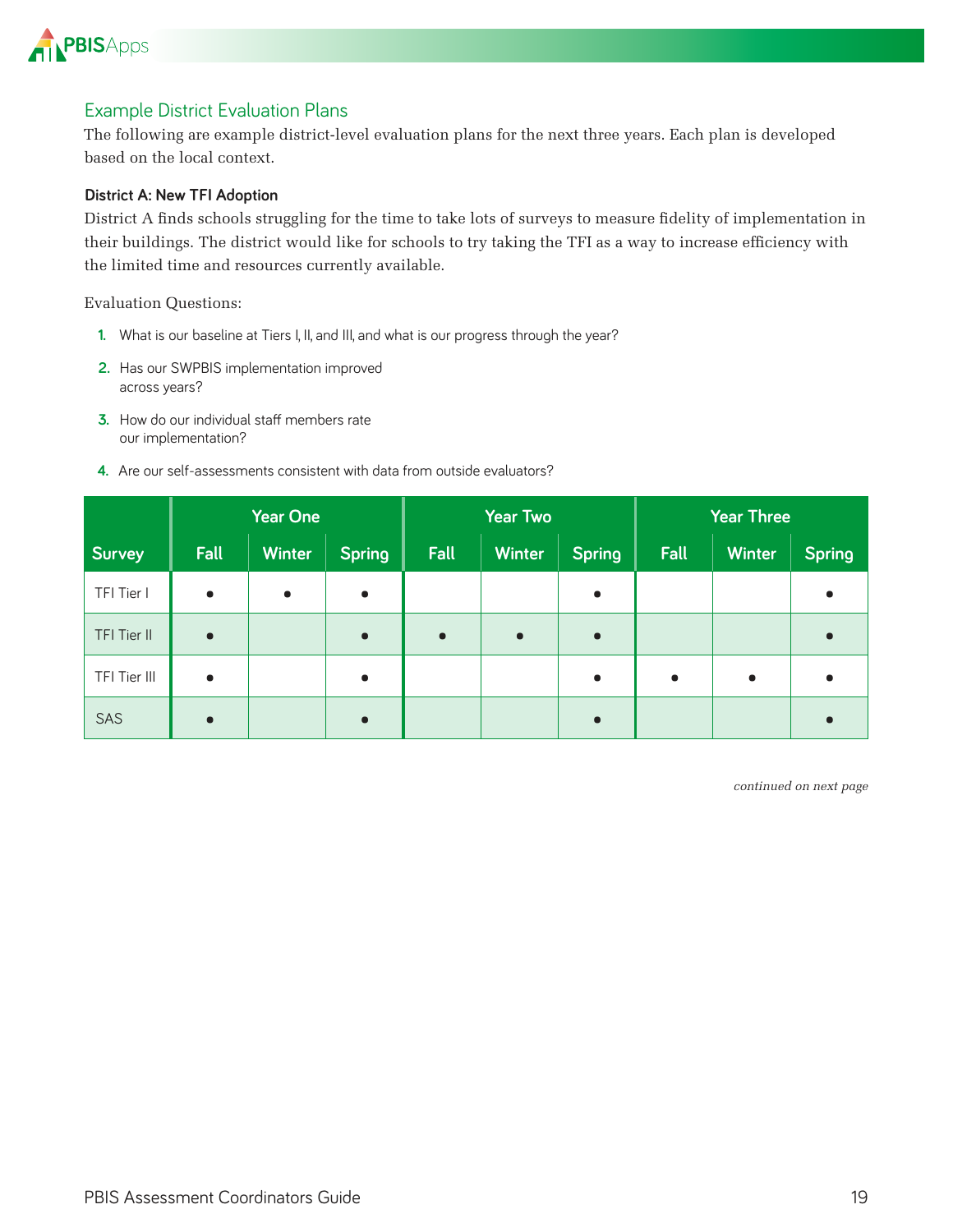

#### **District B: Sustaining Implementation**

District C has sustained Tier I implementation for three years. It consistently scores over 80% on the TIC. Recently, the district has started its initial implementation of Tiers II and III.

Evaluation Questions:

- **1** In which scales of our SWPBIS implementation are we doing well, and in which scales do we need more training?
- 2. Has our SWPBIS implementation improved across years?
- **3.** How do our staff members rate our SWPBIS implementation?
- **4.** How are we doing in our Tier II and Tier III implementation?

|             | <b>Year One</b> |           |               | <b>Year Two</b> |               |               | <b>Year Three</b> |               |               |
|-------------|-----------------|-----------|---------------|-----------------|---------------|---------------|-------------------|---------------|---------------|
| Survey      | <b>Fall</b>     | Winter    | <b>Spring</b> | Fall            | <b>Winter</b> | <b>Spring</b> | Fall              | <b>Winter</b> | <b>Spring</b> |
| <b>BoQ</b>  |                 |           | $\bullet$     |                 |               | $\bullet$     |                   |               | $\bullet$     |
| SAS         | $\bullet$       |           |               |                 |               |               | $\bullet$         |               |               |
| SSS         |                 | $\bullet$ |               |                 | $\bullet$     |               |                   | $\bullet$     |               |
| <b>MATT</b> | $\bullet$       | $\bullet$ | $\bullet$     |                 | $\bullet$     | $\bullet$     | $\bullet$         | $\bullet$     |               |

*continued on next page*